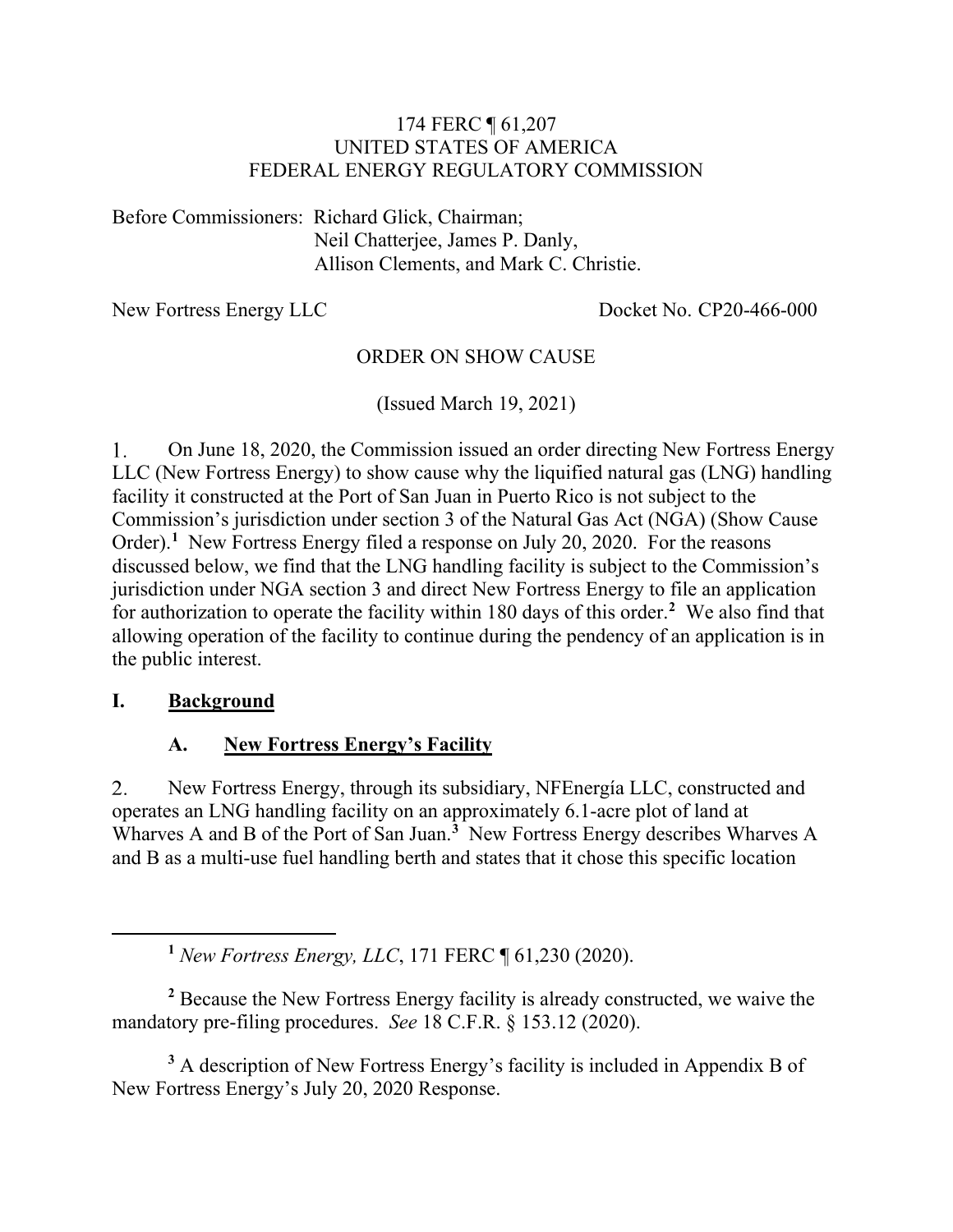because it is in a part of the San Juan Harbor that has long been used to deliver fuels into Puerto Rico and that will continue to receive various fuels in the future.

LNG reaches the facility through a floating storage unit (FSU) that is 3. semi-permanently moored at San Juan Harbor. Specifically, shuttle vessels deliver LNG to the FSU after conducting lightering operations with ocean-going, bulk-carrier LNG tankers which are anchored off the coast of Puerto Rico outside of Puerto Rican waters. The FSU transfers LNG onshore through cargo transfer pumps located on the vessel and two or three non-permanent, flexible, eight-inch-diameter cryogenic hoses that extend from the FSU. One or two hoses are used to handle the liquid natural gas, depending on the desired flow rate, and the third hose is used to maintain the boil-off gas vapor on the marine vessel.

The facility distributes LNG in two ways: (1) via truck, following ship-to-truck 4. LNG trans-loading operations; and (2) through a direct natural gas vapor connection to Puerto Rico Electric Power Authority's (PREPA) San Juan Power Plant. When the facility is operating its truck loading facilities, LNG flows from the cryogenic hoses to an onshore liquid header and is then routed to a truck-loading rack with four bays for loading into International Standard Organization (ISO) containers or tankers. A pressure vessel is required in order to maintain and balance pressure during the unloading process from the FSU to the truck-loading rack. This pressure vessel provides a buffering function, but, according to New Fortress Energy, does not function as onsite storage. The LNG is then distributed throughout Puerto Rico to industrial consumers via truck.

5. When the facility is providing natural gas vapor to the abutting San Juan Power Plant, LNG is routed from the onshore liquid header to vaporizers for regasification. As with the truck-loading operations, the piping system includes a pressure vessel that provides a buffer between the FSU and the sendout pump. New Fortress Energy states that it cannot send gas to the San Juan Power Plant or load trucks without the FSU present, which it contends indicates that the pressure vessel does not function as onsite storage. Four LNG withdrawal lines connect the pressure vessel to a single high-pressure sendout pump, which is fully submerged in LNG and contained within pump cans. LNG from the pump then flows to two regasification units. Natural gas exits each regasification unit via 10-inch-diameter, stainless steel process piping, which combine into a 14-inch-diameter stainless steel process pipe that connects to a metering skid. Natural gas flows directly from the metering skid to the San Juan Power Plant via a 75-foot, 10-inch-diameter, carbon steel pipe. New Fortress Energy's portion of the pipe terminates at the wall that separates the LNG facility from the power plant and connects with power plant piping owned by the PREPA.**[4](#page-1-0)**

<span id="page-1-0"></span>**<sup>4</sup>** New Fortress Energy states that the piping, including the portion that is part of New Fortress Energy's facility, is identical to the piping typically used on-site at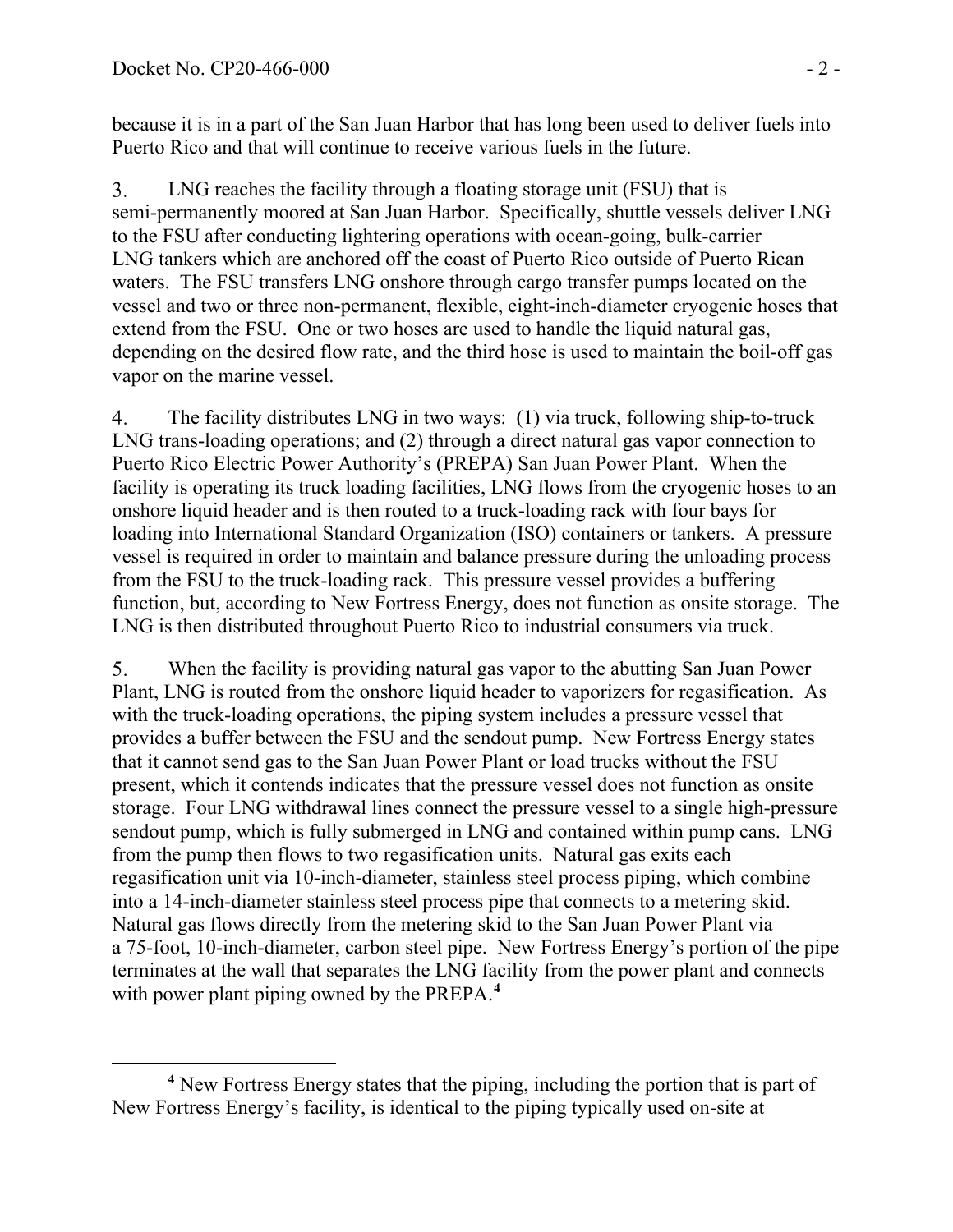## **B. New Fortress Energy's July 20, 2020 Response to the Show Cause Order**

On July 20, 2020, New Fortress Energy filed a response to the Show Cause Order 6. arguing that its facility should not be subject to the Commission's NGA section 3 jurisdiction. New Fortress Energy contends that the facility is not a jurisdictional LNG terminal because it: (1) does not receive natural gas or deliver regasified LNG through a pipeline; (2) is not located at the point of import or export such that LNG is directly transferred to or from oceangoing, bulk-carrier LNG tankers; and (3) does not have sufficient physical elements to constitute natural gas facilities as commonly understood by the Commission and the regulated community.**[5](#page-2-0)**

## **II. Comments, Interventions, and Answers**

7. On July 31, 2020, a group of 11 non-profit environmental, community, and labor groups**[6](#page-2-1)** (collectively, NGOs) filed a motion to intervene and protest of New Fortress Energy's July 20, 2020 response. On August 14, 2020, New Fortress Energy filed an answer to the protest and opposed the NGOs' motion to intervene, noting that the Commission's Show Cause Order did not seek interventions in this proceeding. New Fortress Energy and the NGOs each filed additional answers to answers. The Commission's Rules of Practice and Procedure do not permit answers to protests or answers to answers; **[7](#page-2-2)** however, we find good cause to waive our rules and accept the answers because they provide information that has assisted in our decision-making process. Atlantic Climate Justice Alliance, PREPA, Sierra Club, and Ms. Diana Dakey also filed comments.

<span id="page-2-2"></span>**<sup>7</sup>** 18 C.F.R. § 385.213(a)(2) (2020).

gas-fired power plants, including Units 5 and 6 of the San Juan Power Plant, to move natural gas both around the site and inside the plant itself.

**<sup>5</sup>** New Fortress Energy July 20, 2020 Response at 3.

<span id="page-2-1"></span><span id="page-2-0"></span>**<sup>6</sup>** They are: (1) The Comité Pro Seguridad y el Ambiente del Barrio Sabana; (2) El Puente de Williamsburg, Inc. – Enlace Latino de Acción Climática; (3) Comité Yabucoeño Pro-Calidad de Vida, Inc.; (4) Alianza Comunitaria Ambientalista del Sureste, Inc.; (5) Sierra Club Puerto Rico, Inc.; (6) Mayagüezanos por la Salud y el Ambiente, Inc.; (7) Coalición de Organizaciones Anti Incineración, Inc.; (8) Amigos del Río Guaynabo, Inc.; (9) Campamento Contra las Cenizas en Peñuelas, Inc.; (10) Comité Diálogo Ambiental, Inc.; and (11) Unión de Trabajadores de la Industria Eléctrica y Riego, Inc.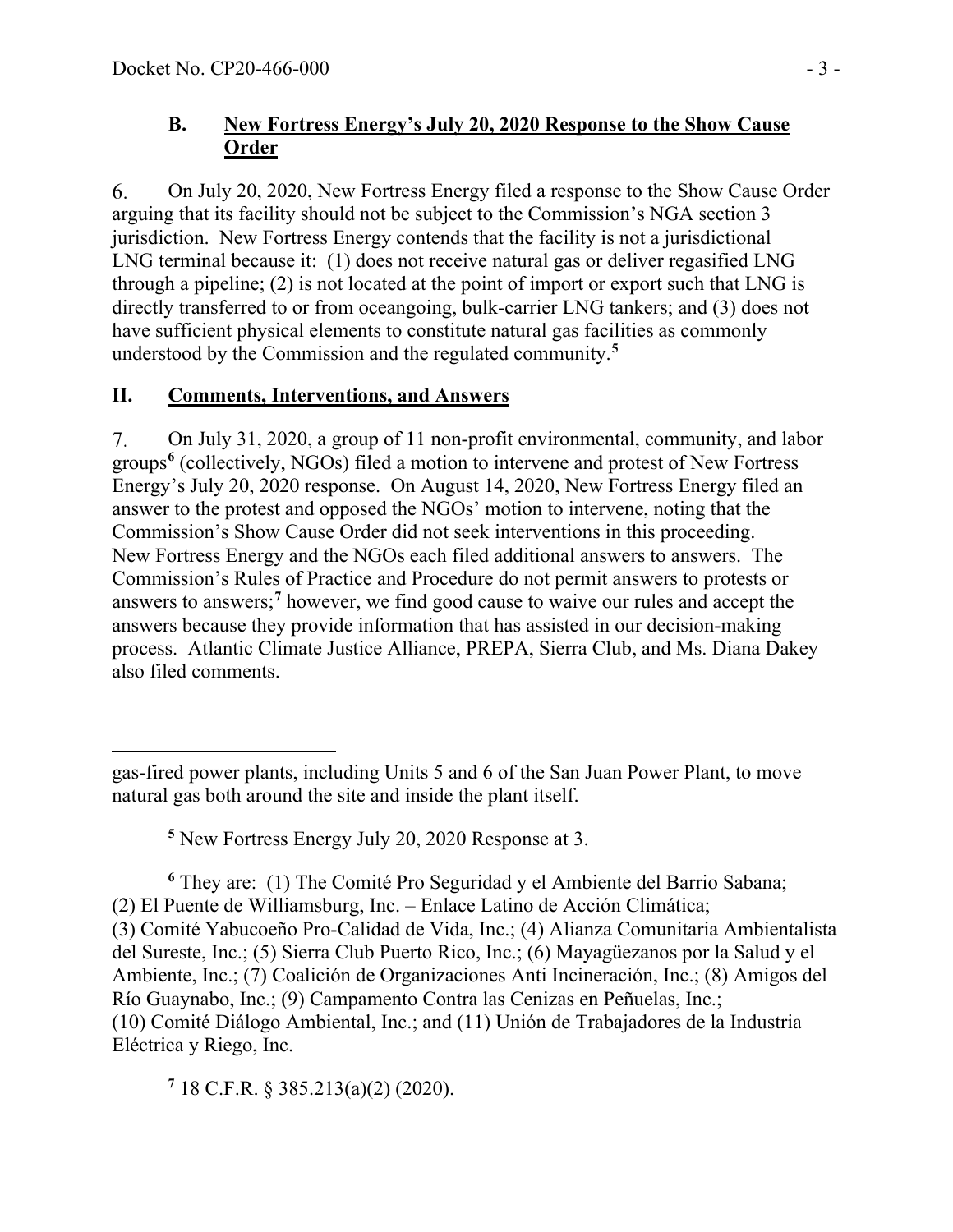8. Although the Show Cause Order did not seek comments or interventions, the NGOs have demonstrated that good cause exists to grant their motion because no other party can represent their interests and permitting intervention would not disrupt the proceeding. Therefore, we grant the NGOs' motion to intervene. The protest, answers, and comments are addressed below.

## **III. Discussion**

Section  $3(e)(1)$  of the NGA states that "[t]he Commission shall have the exclusive 9. authority to approve or deny an application for the siting, construction, expansion, or operation of an LNG terminal."**[8](#page-3-0)** NGA section 2(11), which was added to the act in 2005, defines an LNG terminal as:

> all natural gas facilities located onshore or in State waters that are used to receive, unload, load, store, transport, gasify, liquefy, or process natural gas that is imported to the United States . . . , exported to a foreign country . . . , or transported in interstate commerce by waterborne vessel, but does not include– (A) waterborne vessels used to deliver natural gas to or from any such facility; or (B) any pipeline or storage facility subject to the jurisdiction of the Commission under [section 7].**[9](#page-3-1)**

The Commission makes jurisdictional determinations concerning projects,  $10.$ including LNG projects, on a case-by-case basis. **[10](#page-3-2)** Further, the vast majority of proposals the Commission has had the opportunity to consider involved large, coastal facilities either receiving natural gas vapor from a transportation pipeline and delivering LNG into a large, ocean going bulk carrier, or receiving LNG from a large bulk carrier and delivering vapor into a pipeline for subsequent transportation. Based on this experience, we have considered three criteria when determining whether a facility is an LNG import or export terminal subject to the Commission's jurisdiction: (1) whether an

**<sup>9</sup>** 15 U.S.C. § 717a(11).

<span id="page-3-2"></span><span id="page-3-1"></span>**<sup>10</sup>** *Gulf Oil Limited Partnership*, 148 FERC ¶ 61,029, at P 8 (2014) (citing *Marathon Oil Company*, 53 F.P.C. 2164 (1975)).

<span id="page-3-0"></span>**<sup>8</sup>** 15 U.S.C. § 717b(e)(1). The 1977 DOE Organization Act (42 U.S.C. § 7151(b)) placed all section 3 jurisdiction under DOE. The Secretary of Energy subsequently delegated authority to the Commission to "[a]pprove or disapprove the construction and operation of particular facilities, the site at which such facilities shall be located, and with respect to natural gas that involves the construction of new domestic facilities, the place of entry for imports or exit for exports." DOE Delegation Order No. 00-004.00A, section 1.21A (May 16, 2006).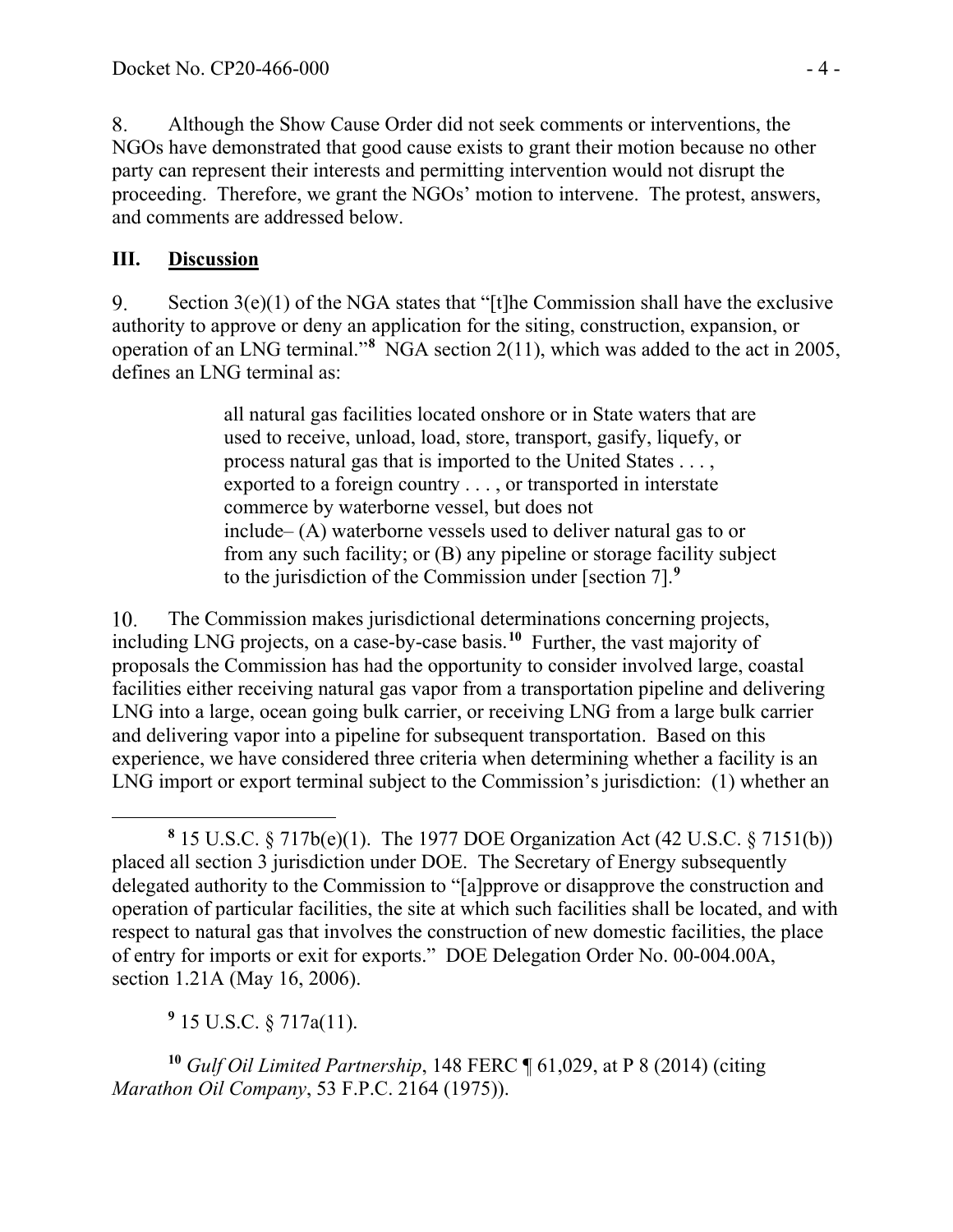LNG terminal would include facilities dedicated to the import or export of LNG;<sup>[11](#page-4-0)</sup> (2) whether the facility would be located at or near the point of import or export; **[12](#page-4-1)** and (3) whether the facility would receive or send-out gas via a pipeline.**[13](#page-4-2)** For LNG terminals operating in interstate commerce the Commission considered a fourth criterion – whether after leaving the facility the LNG is reintroduced into a pipeline such that the LNG terminal facilitates the interstate transportation of natural gas by pipelines.**[14](#page-4-3)**

11. As discussed below, we find that the New Fortress Energy facility is an LNG terminal as defined by the NGA.

## **A. Jurisdiction of New Fortress Energy's Facility**

## **1. New Fortress Energy Constructed a Dedicated LNG Facility**

12. New Fortress Energy has constructed and operates a dedicated LNG facility at the Port of San Juan. Although New Fortress Energy notes that Wharves A and B, the location of the LNG facility at the port, make up a multi-use fuel handling berth, the Commission would not be exerting jurisdiction over the wharves themselves. Rather, the Commission's jurisdiction would extend only to the facility constructed by New Fortress Energy for the purpose of importing LNG, and nothing in the record indicates that the New Fortress Energy facility would be used for any other purpose. Nor does

<span id="page-4-1"></span>**<sup>12</sup>** *See Pivotal LNG, Inc*., 151 FERC ¶ 61,006 (2015) (*Pivotal II*) (finding that inland liquefaction facilities that transport ISO containers by truck to the point of export are not LNG terminals).

<span id="page-4-2"></span>**<sup>13</sup>** *See Shell U.S. Gas & Power, LLC*, 148 FERC ¶ 61,163 (2014) (*Shell*) (finding LNG import facilities that receive LNG by ship and subsequently send the LNG out by vessel, rail, or truck are not LNG terminals).

<span id="page-4-3"></span>**<sup>14</sup>** *Id.* P 45 ("an LNG terminal receiving LNG transported in interstate commerce by waterborne vessel would be subject to section 7 jurisdiction if any of the gas received at the terminal would be revaporized and injected into a jurisdictional pipeline. Such facilities would be links in an interstate chain, liquefying and regasifying in order to enable gas to be ferried across a stretch of water interrupting what would otherwise be a continual flow of gas by pipeline from one state to another.").

<span id="page-4-0"></span>**<sup>11</sup>** *See The Gas Company, LLC*, 142 FERC ¶ 61,036 (2013) (*The Gas Company*) (finding no jurisdiction where the same facilities would be used to import ISO containers full of LNG and other ISO containers filled with general goods).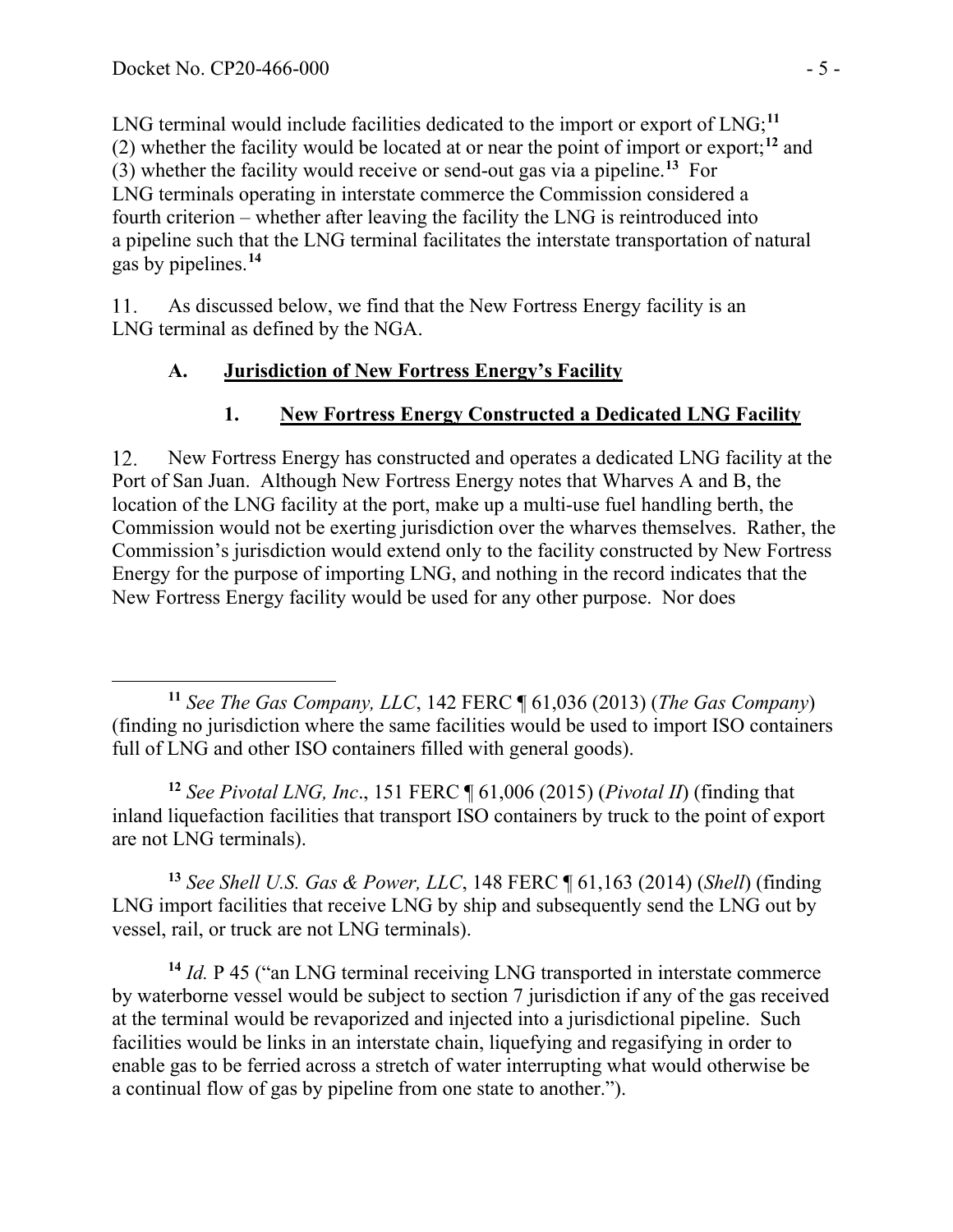New Fortress Energy allege that its LNG facility is integrated with the facilities used to import fuels other than LNG.

This is in contrast with the facilities that the Commission found not to be 13. jurisdictional in *The Gas Company*. **[15](#page-5-0)** In that case, the applicant proposed to use general port facilities to import LNG-filled ISO containers into Hawaii. However, because the pier facilities, which would receive, load, and unload the vessels carrying ISO containers of LNG, were the same facilities currently receiving, loading, and unloading containers filled with other products, the Commission determined that the pier facilities did not constitute "natural gas facilities" and therefore, the Commission lacked jurisdiction over them. **[16](#page-5-1)** As stated above, there is no indication that the New Fortress Energy facility will be used to import anything other than LNG.

We also disagree with New Fortress Energy's claim that an LNG terminal must 14. include certain specific natural gas facilities, such as a storage tank or LNG processing. **[17](#page-5-2)** Although nearly every authorized LNG terminal has included onshore storage and processing, nothing in section 2(11) of the NGA requires LNG terminals to include specific equipment. Rather, the definition states that an LNG terminal consists of "all natural gas facilities located onshore or in State waters that are used to receive, unload, load, store, transport, gasify, liquefy, *or* process natural gas that is imported to the United States . . . [or] exported to a foreign country . . . .<sup>"[18](#page-5-3)</sup> In fact, the Commission has exerted jurisdiction over facilities with various configurations, including those that lack onshore LNG storage.**[19](#page-5-4)**

Similarly, we are not persuaded by New Fortress Energy's assertion that its 15. facility does not include "natural gas facilities" due to the acreage it occupies or the federal permits required to construct it.**[20](#page-5-5)** The size and federal permits required for

**<sup>15</sup>** *The Gas Company*, 142 FERC ¶ 61,036.

**<sup>16</sup>** *Id.* P 14.

<span id="page-5-2"></span><span id="page-5-1"></span><span id="page-5-0"></span>**<sup>17</sup>** The NGOs allege that the New Fortress Energy facility includes, or will include in the future, onshore LNG storage. NGOs July 31, 2020 Protest at 24-25. Because the existence of onshore LNG storage is not determinative of our jurisdiction, we need not speculate regarding whether pressure vessels act as storage or whether New Fortress Energy intends to construct LNG storage in the future.

<span id="page-5-3"></span>**<sup>18</sup>** 15 U.S.C. § 717a(11) (emphasis added).

<span id="page-5-4"></span>**<sup>19</sup>** *See, e.g.*, *Aguirre Offshore GasPort, LLC*, 152 FERC ¶ 61,071 (2015) (*Aguirre*).

<span id="page-5-5"></span>**<sup>20</sup>** New Fortress Energy July 20, 2020 Response at 39-40.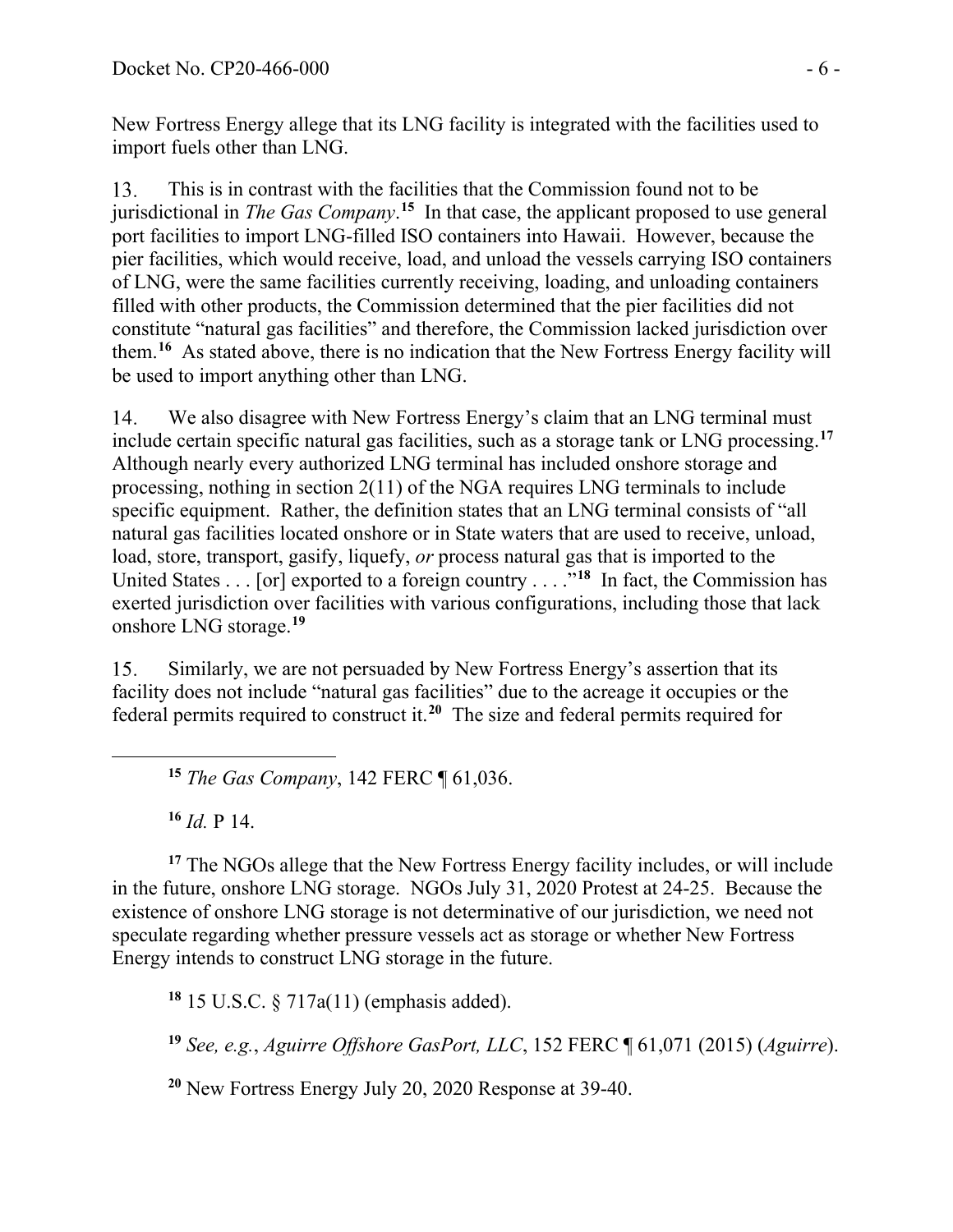a given facility are primarily a function of the volume of LNG imported (or exported) and the equipment used to effectuate such imports (or exports). The NGA does not distinguish between large or small LNG terminals for any purpose, including jurisdiction.

Because New Fortress Energy constructed a facility exclusively used to unload 16. and gasify LNG imported to the United States, we find that New Fortress Energy has constructed a dedicated LNG facility at the Port of San Juan.

## **2. New Fortress Energy's Facility Is Located At the Point of Import**

17. We also find that New Fortress Energy's facility is located at the point of import and capable of transferring LNG from an ocean-going LNG tanker. New Fortress Energy's operation of transferring LNG from an anchored LNG tanker outside of Puerto Rican waters to smaller supply ships, which then supply the FSU, does not render New Fortress Energy's facility non-jurisdictional. In the context of determining whether facilities constitute an LNG terminal, the Commission has only once found that the facilities were not an LNG terminal because of their location in relation to the point of import or export.**[21](#page-6-0)** In *Pivotal II*, the Commission determined that if certain inland liquefaction facilities produce LNG that would subsequently be exported, those inland facilities would not be jurisdictional LNG terminals.**[22](#page-6-1)** However, that case is distinguishable from New Fortress Energy's facility because the facilities at issue in *Pivotal II* were located over one hundred miles from the point of export and LNG was not capable of being directly transferred from the facilities onto an ocean-going LNG tanker. Instead, the LNG would be transported to the ultimate point of export by truck or tanker. **[23](#page-6-2)** Here, New Fortress Energy's waterside LNG facility connects directly to an LNG vessel via a hose.

18. New Fortress Energy also asserts that LNG tankers are commonly understood to be of a particular size and the vessels used in its operation are much smaller.**[24](#page-6-3)** Thus, New Fortress Energy concludes that its facility is not capable of directly transferring

<span id="page-6-1"></span>**<sup>22</sup>** *Pivotal II*, 151 FERC ¶ 61,006.

<span id="page-6-2"></span>**<sup>23</sup>** *Id*. P 12.

<span id="page-6-0"></span>**<sup>21</sup>** We note that in *Emera CNG, LLC* and *Andalusian Energy, LLC*, the Commission found certain compressed natural gas facilities to be non-jurisdictional. *Emera CNG, LLC*, 148 FERC ¶ 61,219 (2014); *Andalusian Energy, LLC*, 174 FERC ¶ 61,107 (2021). However, in those cases, the Commission was considering its jurisdiction over export facilities, not LNG terminals.

<span id="page-6-3"></span>**<sup>24</sup>** New Fortress Energy July 20, 2020 Answer at 35-38.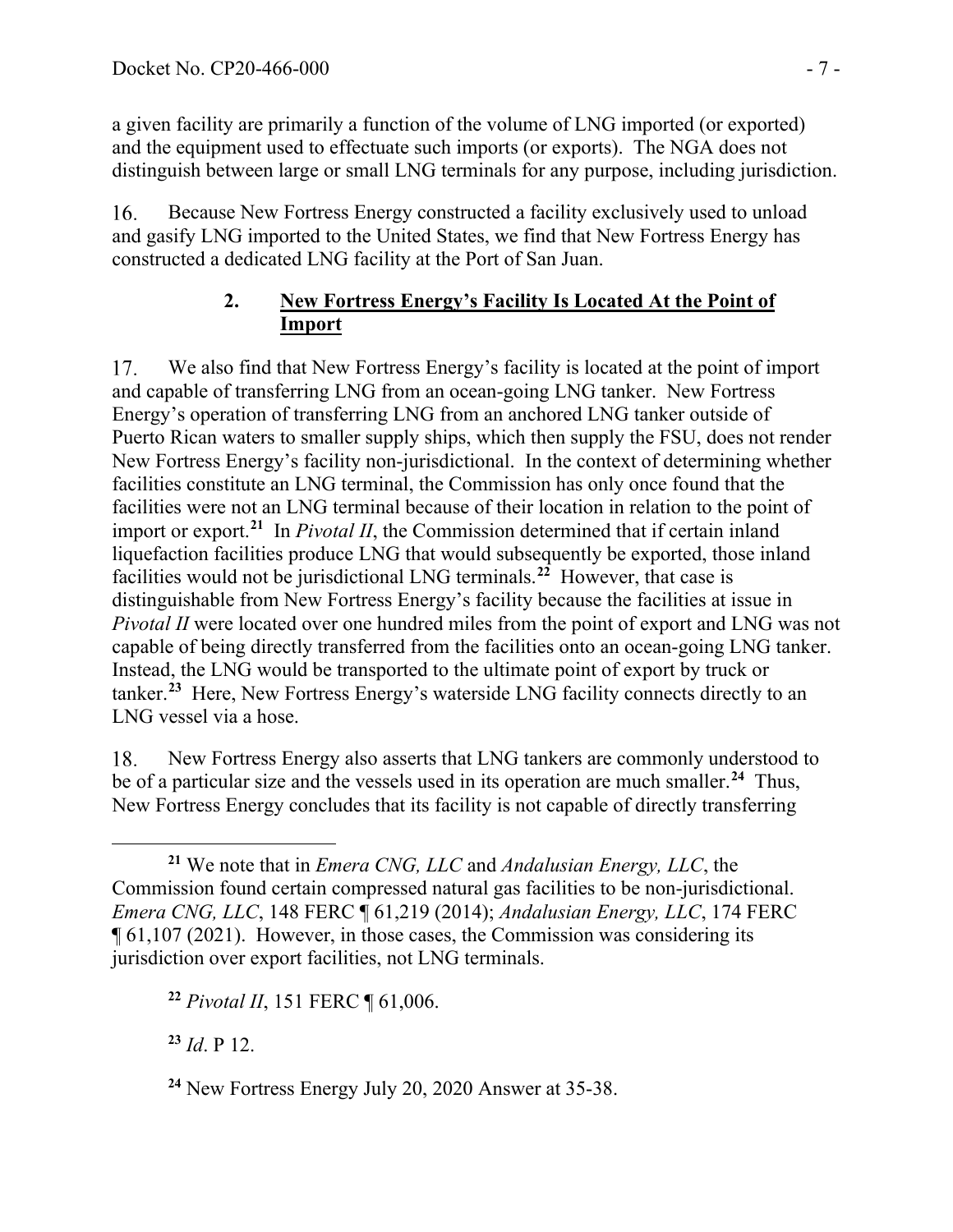LNG from an ocean-going, bulk-carrier LNG tanker.**[25](#page-7-0)** While the Commission has noted that it has thus far only exercised its jurisdiction over facilities located at the point of import or export such that LNG is directly transferred to or from an ocean-going, bulk-carrier LNG tanker, those statements were meant to distinguish dedicated LNG tankers from general use cargo ships that may transport LNG-filled ISO containers. **[26](#page-7-1)** New Fortress Energy's assertion that an LNG carrier must be a certain size is without merit and contrary to the NGA, which, as stated above, contains no minimum size limits under the definition of LNG terminal**[27](#page-7-2)** or in section 3 or 7.

19. Nor does the NGA exempt facilities that rely on a chain of transfers from ocean-going vessels to smaller ocean-going vessels to avoid the Commission's jurisdiction.**[28](#page-7-3)** Adopting such an approach would undermine the NGA's purpose of providing Commission oversight of the siting and construction of LNG terminals. For example, a developer could construct an LNG export terminal that includes liquefaction, storage, and other facilities typically found at LNG terminals, but avoid the Commission's jurisdiction by building a dock capable of having two ships moored to it and routing LNG through one of the vessels before transferring it to the vessel that would ultimately export it.

20. We also note that the fact that the Commission would not have jurisdiction over the FSU would not itself render the other LNG facilities non-jurisdictional. In *Aguirre*, **[29](#page-7-4)** the applicant proposed to construct an offshore berthing platform where LNG would be transferred from an LNG tanker to a floating storage and regasification unit (FSRU).**[30](#page-7-5)**

**<sup>25</sup>** *Id.* at 38.

<span id="page-7-1"></span><span id="page-7-0"></span>**<sup>26</sup>** The Commission has not been presented with a project that would include a dedicated LNG facility at the point of import/export that only imported or exported LNG through ISO containers; thus, we have not considered whether such a facility would be jurisdictional.

<span id="page-7-2"></span>**<sup>27</sup>** Section 2(11) of the NGA only uses the term waterborne vessel, and contrary to New Fortress Energy's argument, a "pocket-sized" LNG vessel is still an ocean-going, bulk-carrier LNG tanker.

<span id="page-7-3"></span>**<sup>28</sup>** As the NGOs note in their protest, the vessels used as FSUs are ocean-going LNG tankers. NGOs July 31, 2020 Protest at 23-24.

**<sup>29</sup>** *Aguirre*, 152 FERC ¶ 61,071.

<span id="page-7-5"></span><span id="page-7-4"></span>**<sup>30</sup>** New Fortress Energy argues that the Commission should not rely on *Aguirre* or *EcoEléctrica* to assert jurisdiction here because the jurisdictional question was not litigated in either of those proceedings. Under NGA section 3, the Commission does not have discretion to determine that an otherwise non-jurisdictional LNG facility is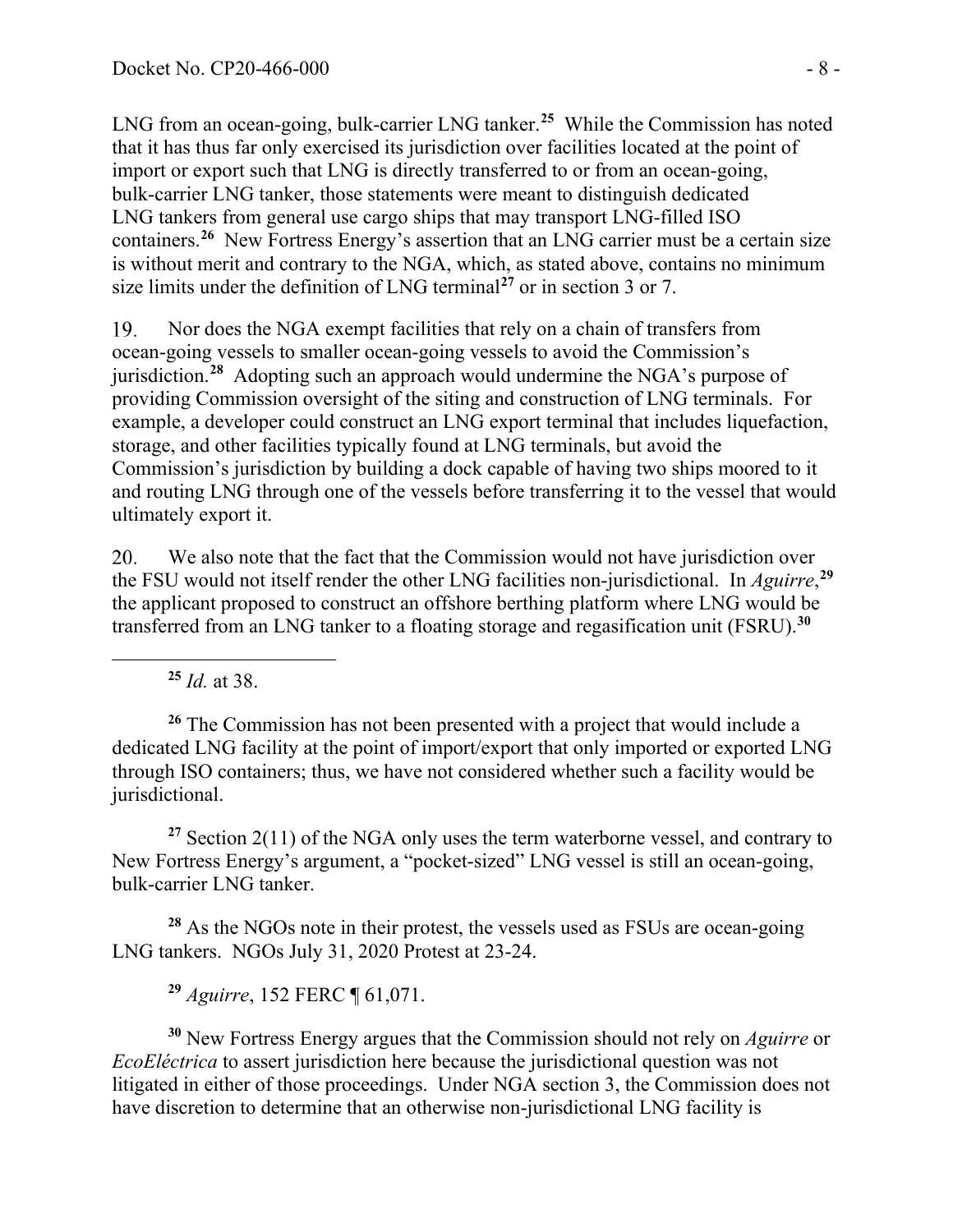Aguirre's FSRU would then transfer natural gas onshore to a power plant. Although the Commission did not have jurisdiction over the LNG tanker or Aguirre's FSRU, finding the latter to also be a "waterborne vessel[] used to deliver natural gas to or from any such [LNG Terminal] facility" under section  $2(11)$ ,<sup>[31](#page-8-0)</sup> the Commission asserted jurisdiction over the berthing platform and pipeline as an LNG import terminal.**[32](#page-8-1)**

21. We conclude that New Fortress Energy's facility is located at the point of import and is unlike the inland facilities the Commission has previously found to be non-jurisdictional. Further, the transfer of LNG from a larger ocean-going vessel to a smaller one or the Commission's jurisdiction over some but not all facilities does not render the New Fortress Energy facility non-jurisdictional.

## **3. New Fortress Energy's Facility Is Connected to a Pipeline**

22. In *Shell U.S. Gas & Power, LLC*, the Commission found that a proposed LNG import facility that would be constructed on Lake Michigan in Michigan would not be a jurisdictional LNG terminal because the facility would not be connected to pipeline. **[33](#page-8-2)** However, unlike the import facility at issue in *Shell*, which was not connected to any type of piping, New Fortress Energy's facility is connected to an adjacent power plant via a 10-inch-diameter pipeline.

New Fortress Energy argues that the Commission should consider various physical 23. characteristics of the piping, such as the design specifications, operating pressure, length, and diameter of pipe, in determining whether an LNG facility is connected to a pipeline.**[34](#page-8-3)** We disagree. The Commission has never considered such physical

<span id="page-8-0"></span>**<sup>31</sup>** 15 U.S.C. § 717a(11)(A).

**<sup>32</sup>** *Aguirre*, 152 FERC ¶ 61,071.

**<sup>33</sup>** *Shell*, 148 FERC ¶ 61,163 at P 43 (citations omitted).

<span id="page-8-3"></span><span id="page-8-2"></span><span id="page-8-1"></span>**<sup>34</sup>** New Fortress Energy July 20, 2020 Response at 20; *see also* New Fortress Energy August 14, 2020 Answer at 4-7 (noting that the Commission considers physical characteristics of the pipeline in determining if a facility is gathering). The NGO's disagree that such characteristics meaningfully distinguish the New Fortress Energy facility from other jurisdictional LNG terminals. NGOs July 31, 2020 Protest at 31-39.

jurisdictional. Therefore, despite New Fortress Energy's assertion that the "cases give no meaningful guidance," the fact that those facilities were considered to be jurisdictional LNG terminals is informative to this inquiry. *See also The Gas Company*, 142 FERC ¶ 61,036 (dismissing an application because the Commission would not have jurisdiction over the facilities).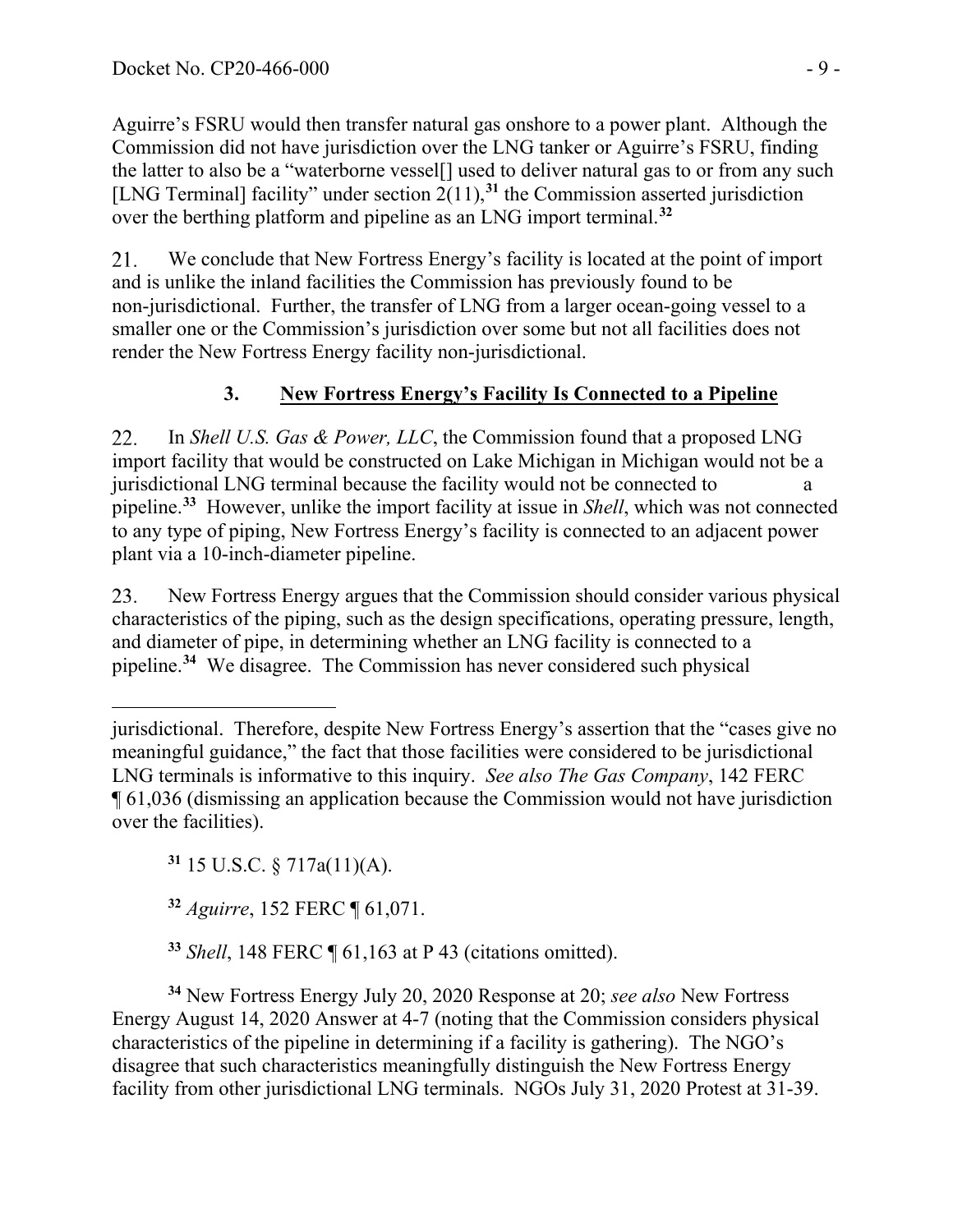characteristics when determining whether a facility is an LNG import or export terminal. Examining those factors here makes it clear that none of them are indicative of the function of the LNG facility itself. Rather, the physical characteristics of any piping are a function of the volume of LNG to be imported or exported and the relative distance between the LNG terminal and the ultimate end-user. Section 3 contains no minimum size limit in the definition of LNG terminal, nor does section 7 as to pipelines; accordingly, jurisdiction under section 3 or 7 is not dependent on the size of a facility. Further, to the extent that New Fortress Energy's balancing test seeks to determine whether a connected pipeline is engaged in transportation (as opposed to some other function), it is arguable that such a formulation could lead to the result that the Commission's jurisdiction would not attach to a large-scale LNG export terminal that receives natural gas directly from nearby production and gathering facilities or an import facility directly connected to a large local distribution company. Thus, the physical characteristics of the piping cited by New Fortress Energy are not relevant to our jurisdictional determination.**[35](#page-9-0)**

24. Next, New Fortress Energy states that in *Shell*, the Commission declined to assert jurisdiction over a proposed LNG facility in Geismar, Louisiana, **[36](#page-9-1)** that would have included piping similar to the piping at the New Fortress Energy facility. Specifically, New Fortress Energy notes that the proposed Geismar facility would include short segments of pipe that would deliver boil-off gas to large industrial customers adjacent to the liquefaction site**[37](#page-9-2)** and that any LNG delivered from the Geismar facility to end-users would necessarily have been regasified and transferred in piping similar to the pipe found at New Fortress Energy's facility. **[38](#page-9-3)** Thus, New Fortress Energy contends that Commission has previously found similar piping to not be a pipeline for the purpose of its jurisdiction.

**<sup>37</sup>** *Id*. at 26.

<span id="page-9-0"></span>**<sup>35</sup>** This is in contrast with the Commission's primary function test for gathering facilities, which does examine these physical characteristics. However, for those facilities, the diameter and pressure of the lines are relevant to determining whether the facility operates as a gathering facility because historically, gathering facilities are of a particular size and configuration. That is not the case as here where the physical characteristics of the piping is simply related to the location and size of this LNG terminal, not its operation as an LNG terminal.

<span id="page-9-3"></span><span id="page-9-2"></span><span id="page-9-1"></span>**<sup>36</sup>** The Geismar facility is distinct from the Lake Michigan facility discussed above.

**<sup>38</sup>** New Fortress Energy July 20, 2020 Response at 25-28.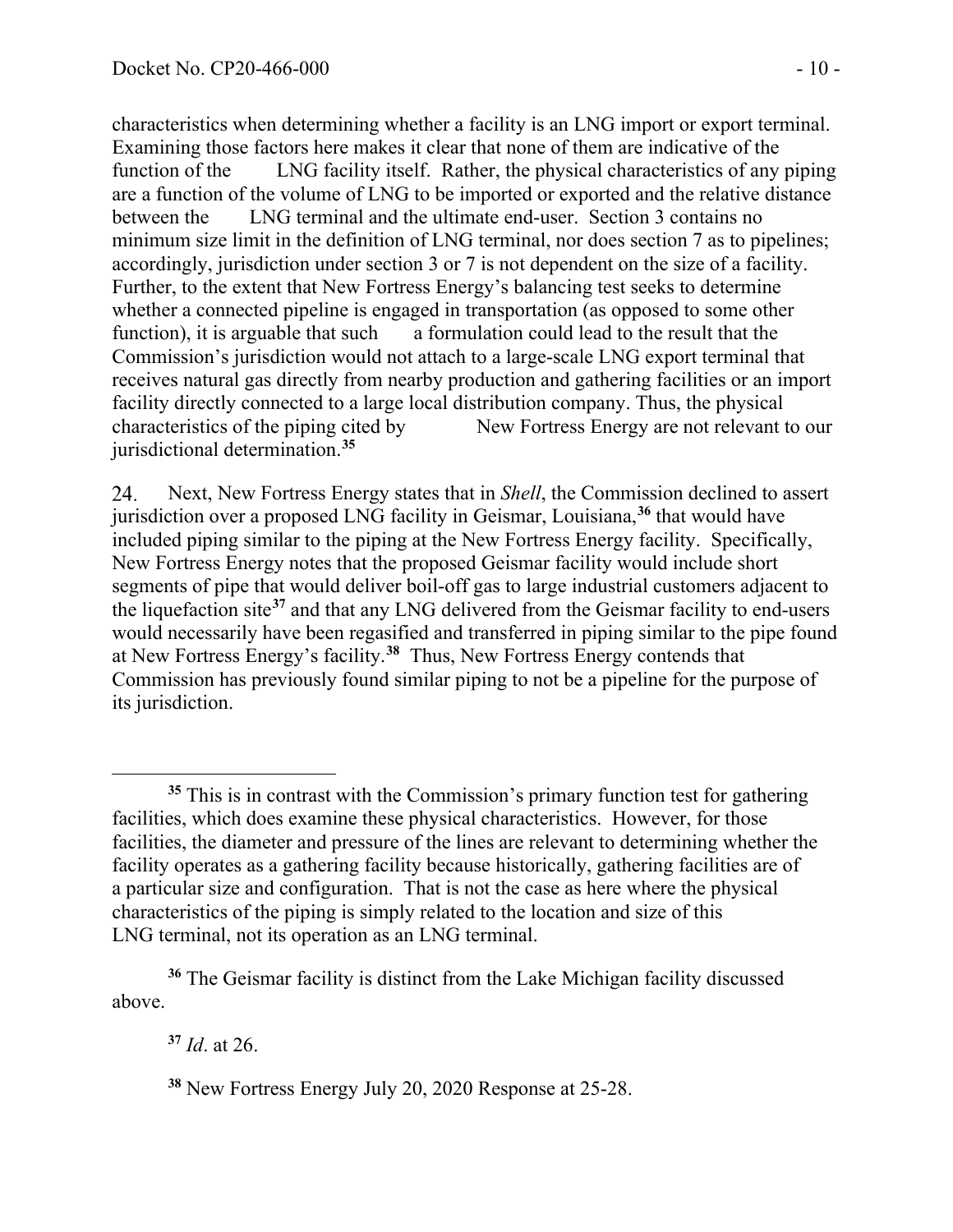25. The Commission's analysis of the Geismar facility bears no relevance to whether New Fortress Energy's facility is an LNG import terminal subject to the Commission's jurisdiction because the Geismar facility would operate in interstate commerce, not foreign commerce. As stated above, for facilities operating in interstate commerce, like the Geismar facility, the Commission considers whether after leaving the facility, the LNG is reintroduced into a pipeline such that the LNG terminal facilitates the interstate transportation of natural gas by pipelines. New Fortress Energy's argument regarding the segments of piping that deliver regasified LNG to end-users is related only to this consideration, which is irrelevant to whether New Fortress Energy's facility is an LNG terminal operating in foreign commerce.

26. New Fortress Energy also argues that exerting jurisdiction here would greatly expand the Commission's regulatory reach over facilities that have never been considered jurisdictional LNG terminals.**[39](#page-10-0)** New Fortress Energy speculates that if the Commission were to find that its piping were a pipeline, the Commission could find LNG facilities that transfer LNG by truck directly to end-users, such as power plants or other industrial customers, are jurisdictional LNG terminals because those end-users move regasified LNG within their facilities using piping similar to that found at New Fortress Energy's facility. **[40](#page-10-1)**

27. New Fortress Energy's concerns are misplaced. The hypothetical posited by New Fortress Energy, involving liquefaction of natural gas for purposes of the *interstate* delivery of LNG by truck to end users, is distinguishable from this case because New Fortress Energy's facility operates in foreign commerce. As discussed above, when examining LNG facilities operating in interstate commerce, the Commission exerts jurisdiction only where the conversion of natural gas into LNG enables interstate transportation of such gas by pipeline.**[41](#page-10-2)** If the LNG does not reenter a pipeline system,

**<sup>39</sup>** New Fortress Energy July 20, 2020 Response at 9, 33-35.

<span id="page-10-1"></span><span id="page-10-0"></span>**<sup>40</sup>** *Id*. at 9-10, 33-35 (noting that those facilities authorized under section 7 of the NGA would also be granted eminent domain authority).

<span id="page-10-2"></span>**<sup>41</sup>** *See Shell*, 148 FERC ¶ 61,163 at P 45 ("an LNG terminal receiving LNG transported in interstate commerce by waterborne vessel would be subject to section 7 jurisdiction if any of the gas received at the terminal would be revaporized and injected into a jurisdictional pipeline. Such facilities would be links in an interstate chain, liquefying and regasifying in order to enable gas to be ferried across a stretch of water interrupting what would otherwise be a continual flow of gas by pipeline from one state to another.").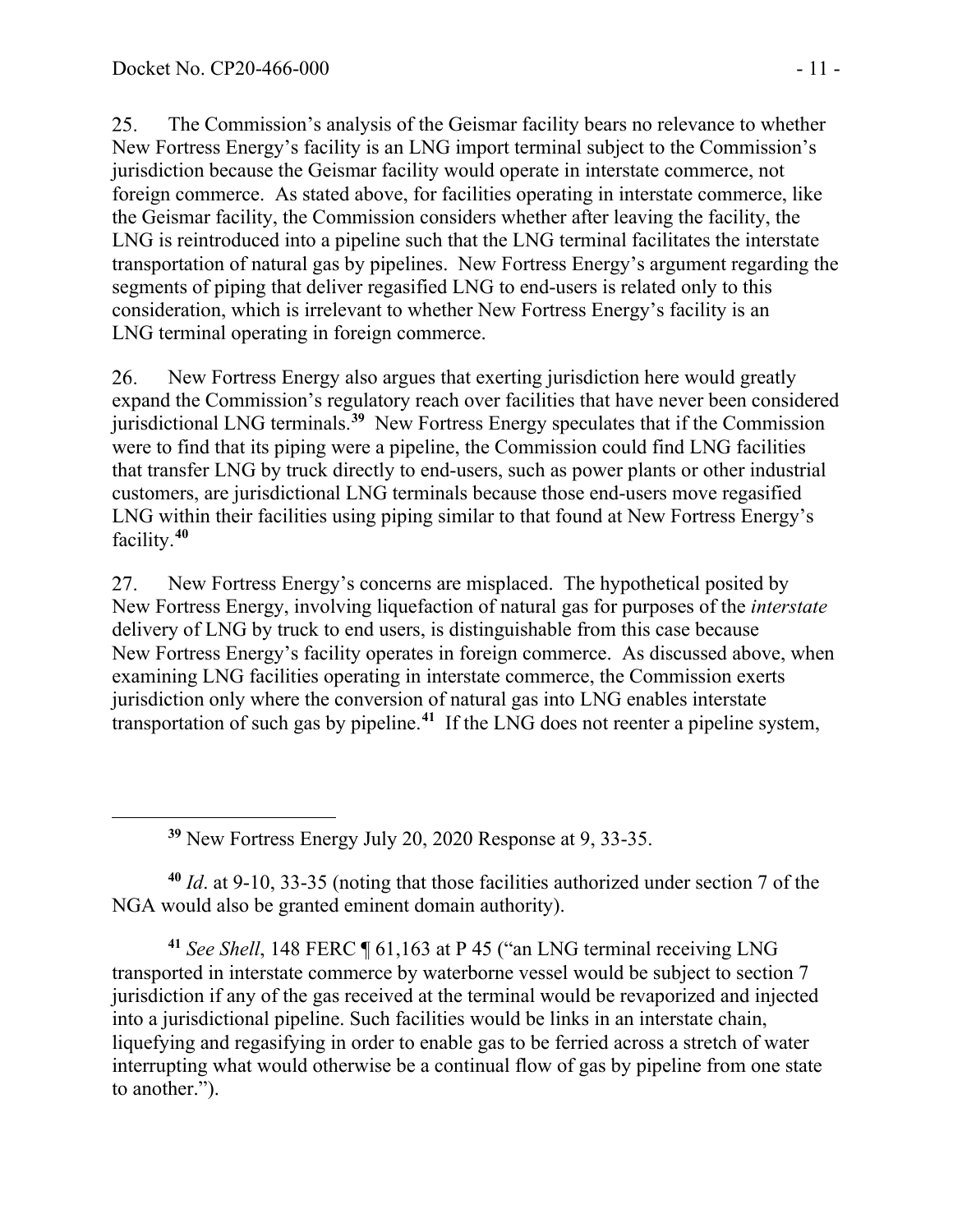this does not occur. In fact, this is the precise set of facts that the Commission considered in *Pivotal I* and found the facilities to be non-jurisdictional. **[42](#page-11-0)**

28. Because the New Fortress Energy facility includes facilities dedicated to the importation of LNG in foreign commerce, is located at or near the point of import, and includes a pipeline that sends out gas, it is an LNG terminal subject to the Commission's jurisdiction.

## **B. New Fortress Energy's Intent and the Public Benefits of the Project Are Not Relevant**

29. New Fortress Energy argues that the LNG facility has many public benefits to Puerto Rico, most notably its ability to provide cleaner, affordable, and reliable power to the island.**[43](#page-11-1)** The NGOs assert that several documents, including PREPA's request for proposal for the LNG facility, acknowledge that the New Fortress Energy facility is an LNG terminal subject to the Commission's jurisdiction.**[44](#page-11-2)** The NGOs also claim that, contrary to New Fortress Energy's assertion,**[45](#page-11-3)** the facility does not have a positive impact on the electric grid or Puerto Rican consumers.**[46](#page-11-4)**

30. The NGA establishes the Commission's jurisdiction over facilities. As discussed above, a facility's physical configuration and function determines whether it is an LNG terminal under the NGA. The understanding of the applicant or the potential public impacts of a project are not relevant to our jurisdictional determination.

# **C. No Regulatory Gap Exists**

The NGOs argue that New Fortress Energy constructed its facility and claimed its  $31.$ non-jurisdictional status in order to avoid review under the National Environmental Policy Act (NEPA).<sup>[47](#page-11-5)</sup> They contend that if the Commission fails to assert jurisdiction,

<span id="page-11-2"></span>**<sup>44</sup>** NGOs July 31, 2020 Protest at 21-22.

<span id="page-11-3"></span>**<sup>45</sup>** New Fortress Energy July 20, 2020 Response at 49-54.

<span id="page-11-4"></span>**<sup>46</sup>** NGOs July 31, 2020 Protest at 25-29.

<span id="page-11-5"></span>**<sup>47</sup>** *Id*. at 29.

<span id="page-11-0"></span>**<sup>42</sup>** *Pivotal I*, 148 FERC ¶ 61,164.

<span id="page-11-1"></span>**<sup>43</sup>** New Fortress Energy July 20, 2020 Response at 49-54.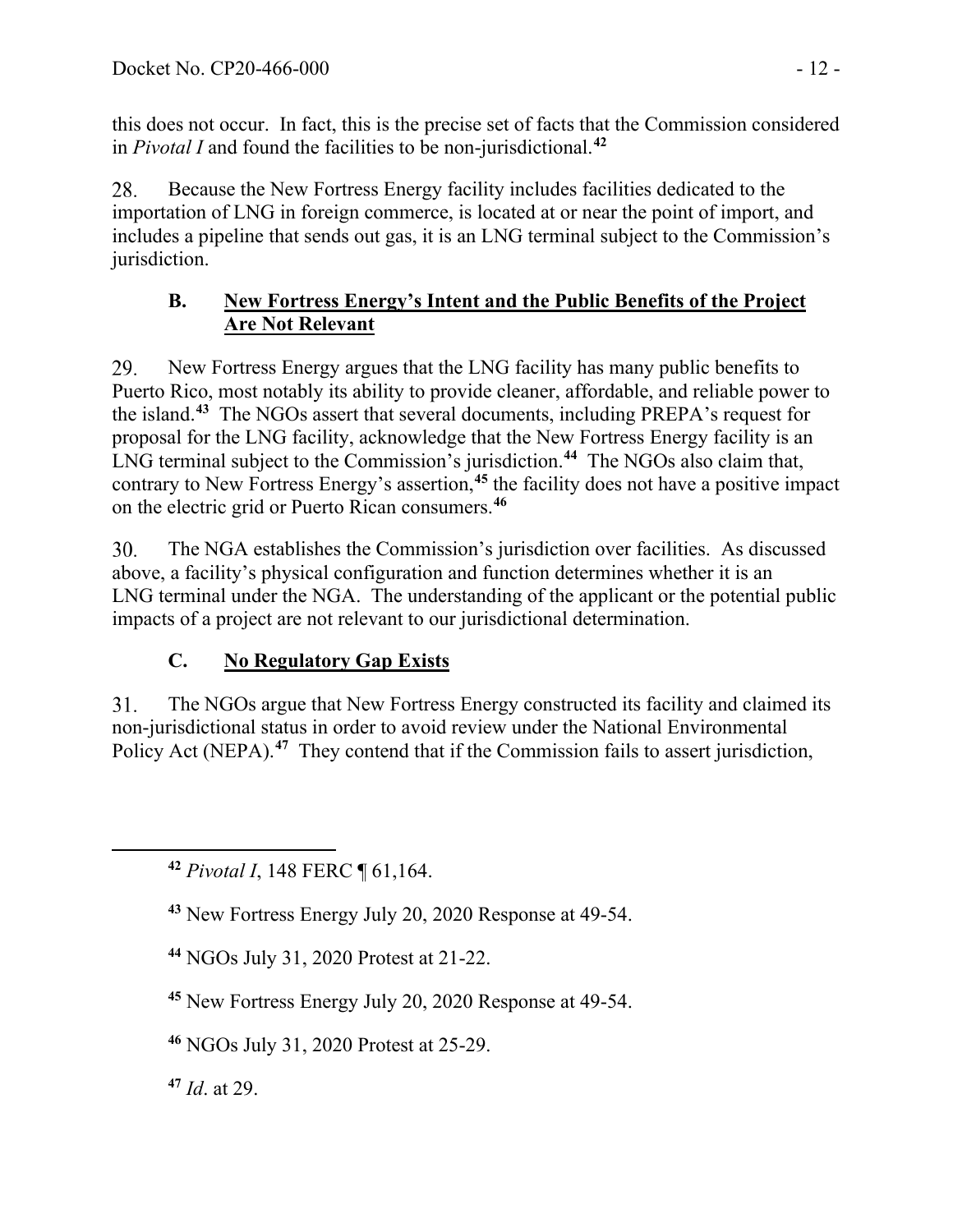the facility will not have undergone a comprehensive environmental review, thus resulting in a regulatory gap.**[48](#page-12-0)**

32. As the court explained in *ExxonMobil Gas Marketing Company v. FERC*, the "need for regulation cannot alone create authority to regulate," and "jurisdiction may not be presumed based solely on the fact that there is not an express withholding of jurisdiction."**[49](#page-12-1)** However, we note that the fact that this Commission had not reviewed New Fortress Energy's facility prior to its construction does not mean that other federal and local regulatory agencies lacked the authority to impose environmental and safety conditions on the construction and operation of the facility. According to New Fortress Energy, the U.S. Coast Guard has overseen the design, construction, and implementation of the marine cargo transfer systems and will continue to do so during the operation of the facility.**[50](#page-12-2)** The U.S. Coast Guard has also issued a final rule adjusting the existing moving safety zone in San Juan Harbor to accommodate the safe navigation and mooring of shuttle vessels within the San Juan Harbor.**[51](#page-12-3)** In addition, the U.S. Army Corps of Engineers regulates the facility under a nationwide permit, which required consultations with the U.S. Fish and Wildlife Service, National Marine Fisheries Service, and state historic preservation office.<sup>[52](#page-12-4)</sup> Further, multiple territorial permits and requirements apply to the design, construction, and operation of the facility, which included an environmental analysis under the territorial equivalent of NEPA. New Fortress Energy received permits from the Puerto Rico Department of Transportation and Public Works, which is responsible for inspection and enforcement of certain pipeline safety regulations in Puerto Rico, determines what regulations apply to the power-plant piping connecting the facility to the San Juan Power Plant, and, if applicable, verifies a project's compliance with the Department of Transportation's Pipeline and Hazardous Materials Safety Administration's regulations.**[53](#page-12-5)**

**<sup>49</sup>** 297 F.3d 1071, 1088 (D.C. Cir. 2002).

<span id="page-12-2"></span><span id="page-12-1"></span>**<sup>50</sup>** New Fortress Energy July 20, 2020 Answer at 48; New Fortress Energy August 14, 2020 Answer at 27-28.

<span id="page-12-3"></span>**<sup>51</sup>** New Fortress Energy July 20, 2020 Answer at 48-49; New Fortress Energy August 14, 2020 Answer at 27-28, 30.

<span id="page-12-5"></span><span id="page-12-4"></span>**<sup>52</sup>** New Fortress Energy July 20, 2020 Answer at 49; New Fortress Energy August 14, 2020 Answer at 24.

**<sup>53</sup>** New Fortress Energy August 14, 2020 Answer at 24-26.

<span id="page-12-0"></span>**<sup>48</sup>** *Id*. at 29, 45-54 (noting that a NEPA review would have included an analysis of the safety of the facility, which, according to the NGOs, was not conducted).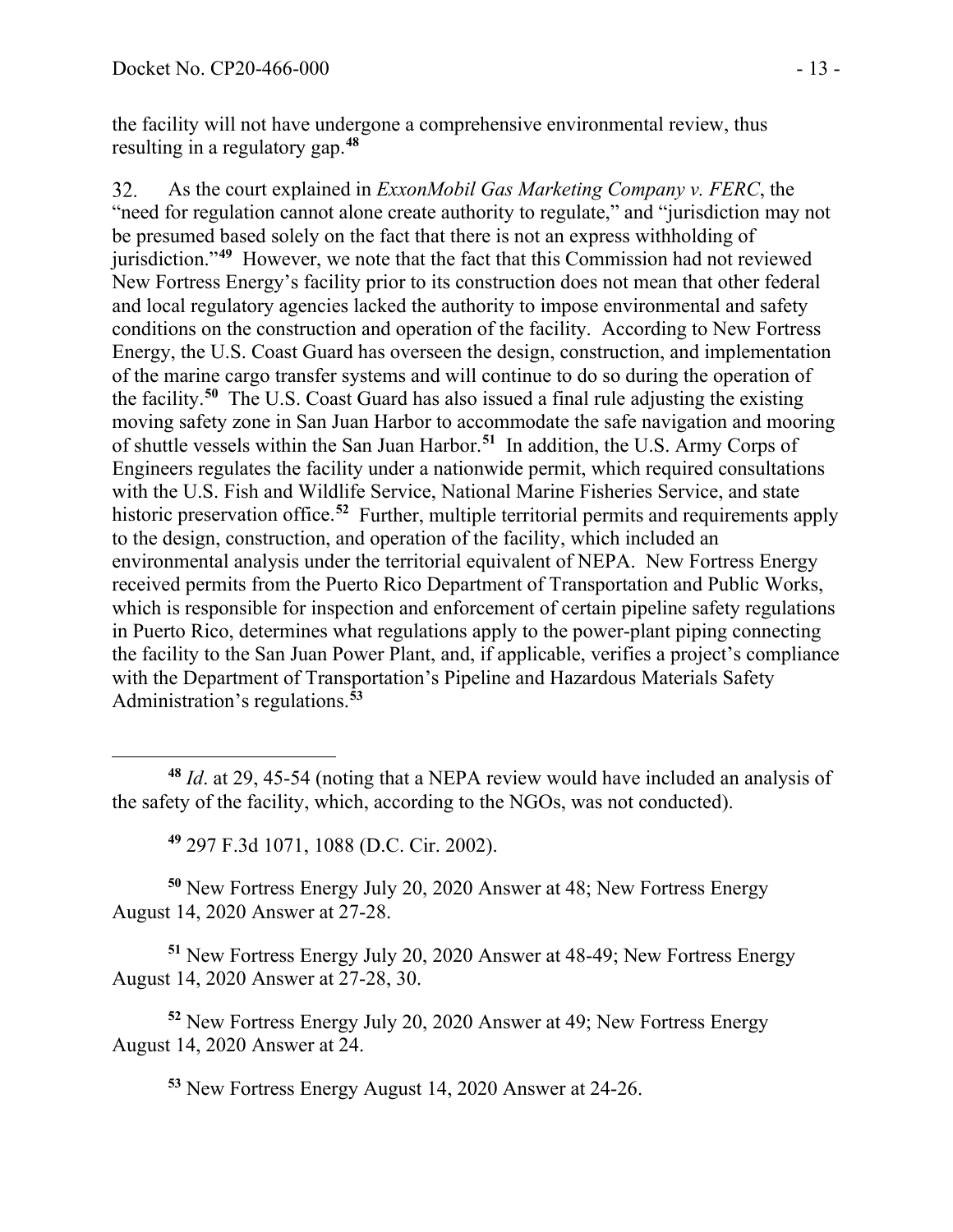33. With respect to the NGOs allegation that New Fortress Energy violated NEPA, NEPA applies to federal agencies, not applicants, and requires the federal agency to assess the environmental effects of their proposed actions prior to making decisions.**[54](#page-13-0)** Here, because we find that the LNG facility constructed by New Fortress Energy is a jurisdictional LNG terminal, the Commission will conduct a NEPA analysis based on the application that New Fortress Energy submits in response to this order.**[55](#page-13-1)**

34. New Fortress Energy contends that the Commission's jurisdiction is unnecessary because the facility is already regulated on both the federal and territorial level.**[56](#page-13-2)** While it is true that other federal and local agencies exercise some jurisdiction over the facility, this is true of all LNG terminals and is not a basis, in and of itself, for not finding jurisdiction here.

# **D. NGO's Remaining Arguments**

35. The NGOs allege that New Fortress Energy may commit violations of the Jones Act by importing domestically produced natural gas on foreign vessels and may have committed violations of other federal and territorial statutes and regulations. **[57](#page-13-3)** The Commission has no authority to enforce the Jones Act or the other statutes cited by the NGOs, and therefore, these arguments are hereby dismissed.

The NGOs also request that the Commission open an enforcement action against 36. New Fortress Energy for constructing the LNG facility without prior approval.**[58](#page-13-4)** Given the rapid growth in interest in LNG and the wide variability among facility configurations, we acknowledge that the Commission's precedent regarding its jurisdiction over LNG facilities is not easily extrapolated from one facility to another. We believe that this order should improve that situation. At the same time, we emphasize that uncertainty regarding the scope of our authority does not give an entity carte blanche

<span id="page-13-1"></span>**<sup>55</sup>** To the extent that the NGOs argue that this action requires review under NEPA, our action is categorically excluded. *See* 18 C.F.R. § 380.4(a)(1) (2020).

**<sup>56</sup>** New Fortress Energy July 20, 2020 Response at 48-49.

<span id="page-13-4"></span><span id="page-13-3"></span><span id="page-13-2"></span>**<sup>57</sup>** NGOs July 31, 2020 Protest at 22-23, 54-57; *see also* NGOs August 24, 2020 Answer at 13-16.

**<sup>58</sup>** NGOs July 31, 2020 Protest at 58-59.

<span id="page-13-0"></span>**<sup>54</sup>** *Macht v. Skinner*, 916 F.2d 13, 18 (D.C. Cir. 1990) ("NEPA requires federal agencies—not states or private parties—to consider the environmental impacts of their proposed actions."); *Found. on Econ. Trends v. Heckler*, 756 F.2d 143, 155 (D.C. Cir. 1985) ("NEPA applies only to federal agencies.").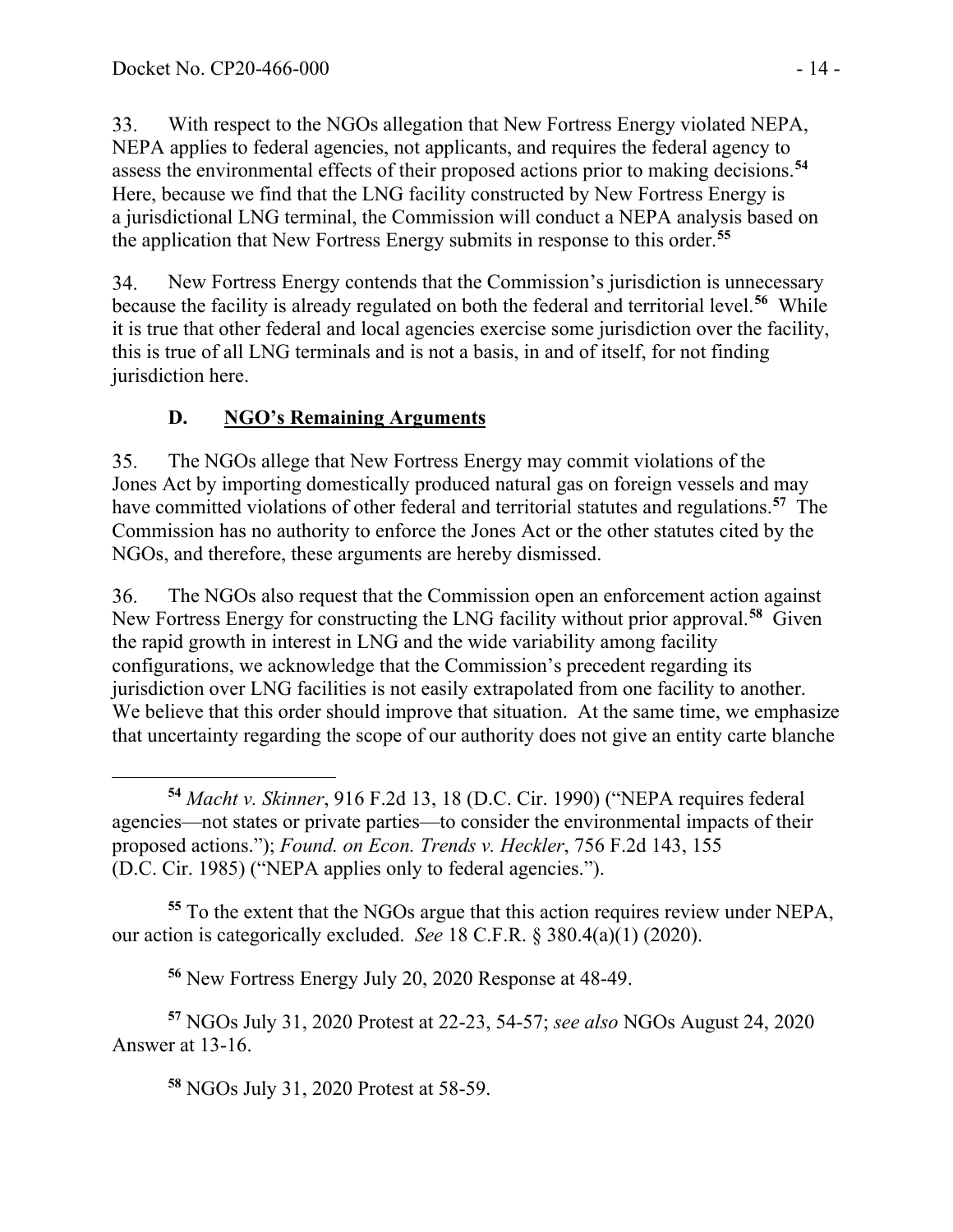to purse an action which ultimately might be found to violate the NGA – while New Fortress had informal discussions of with Commission staff, it chose not to seek a declaratory order from the Commission on its jurisdiction before constructing its facility. However, on the facts here, although we find that New Fortress Energy has constructed an LNG terminal subject to the Commission's jurisdiction without obtaining the necessary prior authorization, presuming they comply with the requirements of this order, we do not believe an enforcement action is warranted.

## **E. New Fortress May Continue Operating While the Commission Processes Its Application**

The NGOs argue that the Commission should require New Fortress Energy to halt 37. operation until it receives a section 3 authorization.**[59](#page-14-0)** They contend that by not seeking authorization prior to construction, New Fortress Energy evaded environmental review, upending the requirements of NEPA.**[60](#page-14-1)** The NGOs claim that allowing the continued operation of the facility would allow continued violations of NEPA, which are particularly acute because of the alleged significant environmental and safety concerns associated with the site and type of facilities.**[61](#page-14-2)**

We disagree. The New Fortress Energy facility supplies cleaner burning natural 38. gas to the San Juan Power Plant. As stated above, the U.S. Coast Guard oversaw the design, construction, and implementation of the marine cargo transfer systems, which included waterway suitability assessments and onshore operational assessments. In addition to the U.S. Coast Guard's review, the U.S. Army Corps of Engineers regulates the facility under a nationwide permit, which required consultations with the U.S. Fish and Wildlife Service and National Marine Fisheries Service. Further, multiple territorial permits and requirements apply to the design, construction, and operation of the facility and included an environmental review by Puerto Rican agencies. Under these circumstances, we find that allowing operation of the facilities to continue during the pendency of an application is in the public interest.**[62](#page-14-3)**

<span id="page-14-0"></span>**<sup>59</sup>** *Id*. at 58.

**<sup>60</sup>** *Id*. at 46.

**<sup>61</sup>** *Id*. at 45-54.

<span id="page-14-3"></span><span id="page-14-2"></span><span id="page-14-1"></span>**<sup>62</sup>** *Egan Hub Partners, L.P.*, 73 FERC ¶ 61,334, at 61,932 (1995) ("[I]n order to avoid hardship to Egan's customers, we will not require Egan to terminate storage service pending final action in this proceeding and Commission disposition of the certificate application required herein."); *see also Kansok Partnership*, 73 FERC ¶ 61,160, at 61,488 (1995) )("Accordingly, the Commission is requiring Kansas Pipeline, et al. to comply with the applicable requirements of the NGA. Specifically, Kansas Pipeline, et al. must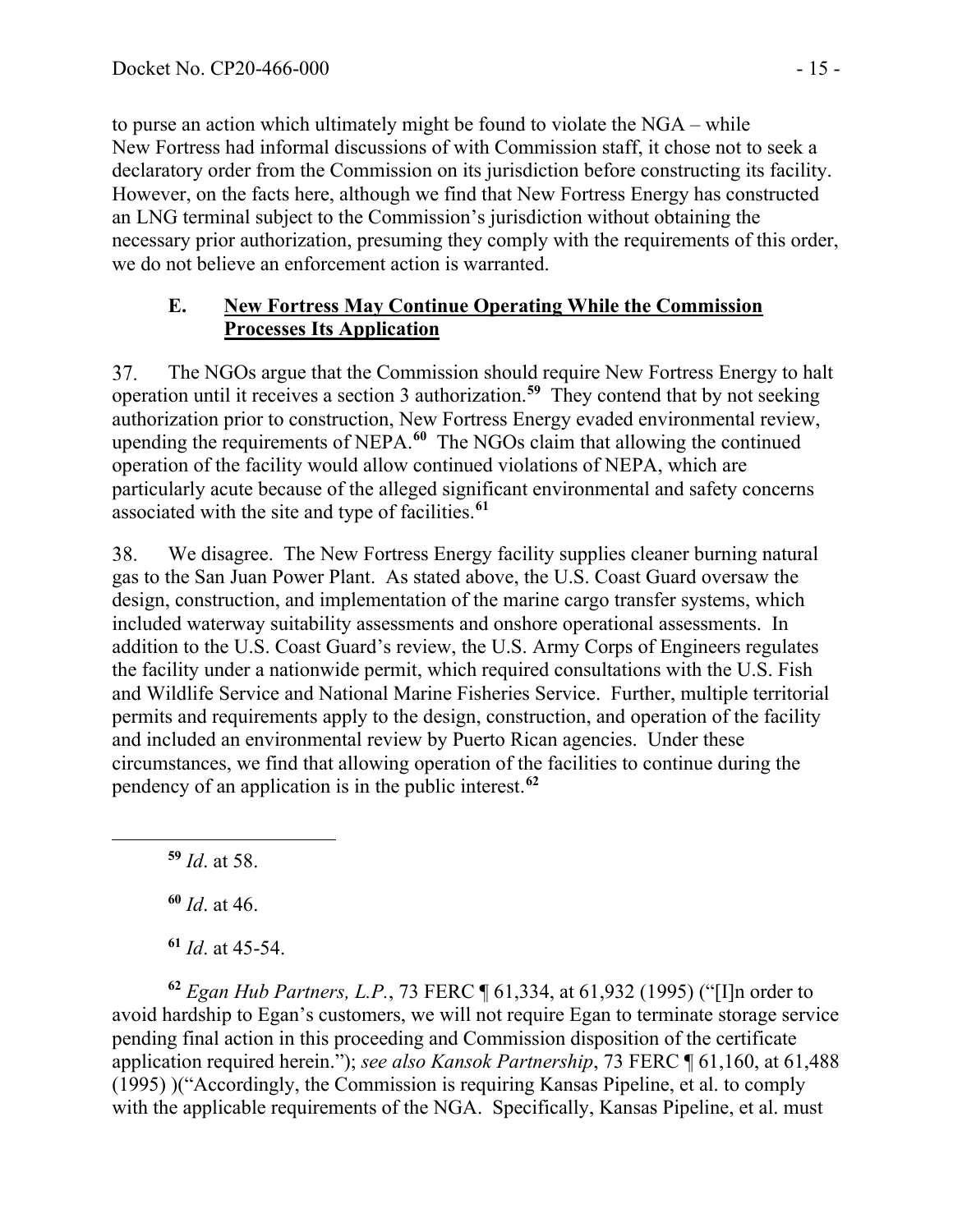## **IV. Conclusion**

For the reasons discussed above, we find that the siting, construction, and 39. operation of the LNG handling facility constructed by New Fortress at the Port of San Juan in Puerto Rico is subject to the Commission's jurisdiction under section 3 of the NGA. Therefore, should New Fortress desire to continue operation of that facility, it must file with the Commission an application for authorization under section 3 of the NGA within 180 days of the date of this order. However, at this time, we will not require the facility to cease operating as a result of this order. Finally, we again note that abundant supplies of natural gas and technological advancements have changed the nature of LNG facilities throughout the United States and enabled the development of novel configurations for importing, exporting, and transporting natural gas as LNG. Although not required by the NGA, we urge project developers to seek the Commission's formal guidance through a petition for declaratory order regarding novel questions of jurisdiction prior to constructing their facilities. Such a process will ensure that the public, federal and state agencies, and other stakeholders understand the Commission's role, if any, in authorizing such facilities.

## The Commission orders:

(A) The LNG handling facility constructed by New Fortress Energy is subject to the Commission's jurisdiction.

(B) New Fortress Energy shall submit an application for authorization to operate the facility within 180 days.

(C) The NGOs' motion to intervene is granted.

By the Commission. Chairman Glick and Commissioner Clements are concurring with a joint separate statement attached. Commissioner Danly is dissenting with a separate statement attached. Commissioner Christie is concurring with a separate statement attached.

 $(S E A L)$ 

file an application for certificate authorization, pursuant to NGA section 7 and Part 157 of the Commission's regulations, to operate its system.").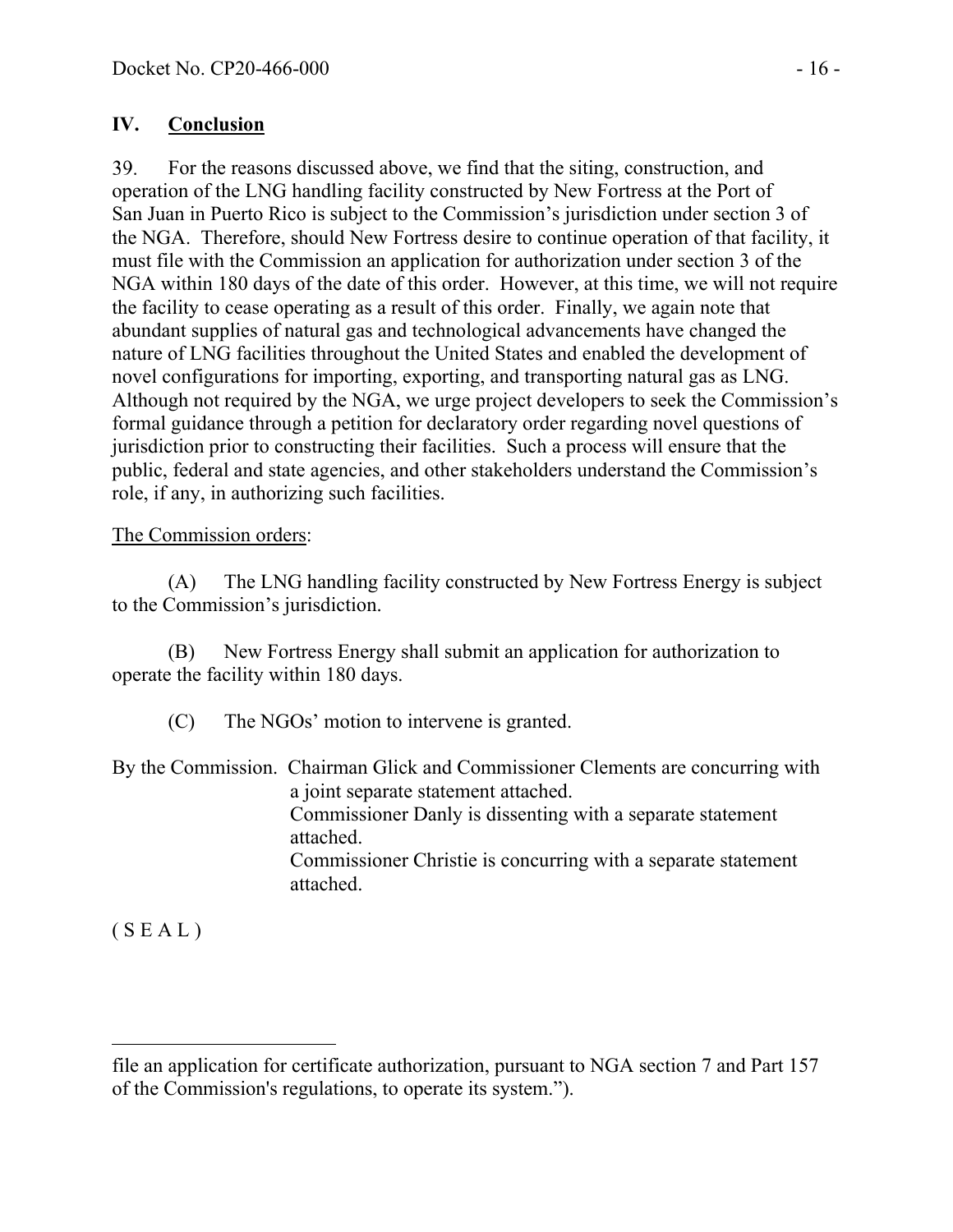Kimberly D. Bose, Secretary.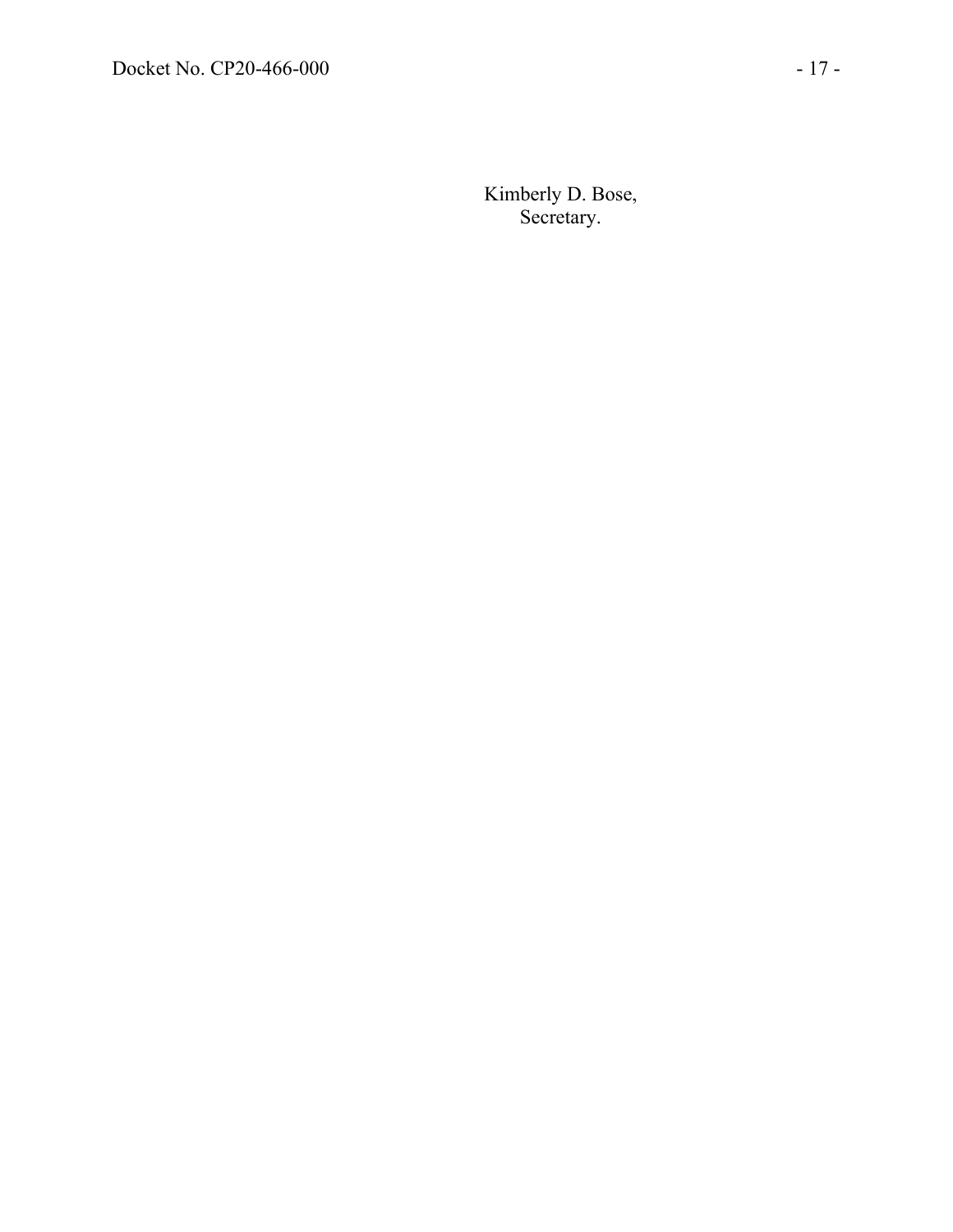### UNITED STATES OF AMERICA FEDERAL ENERGY REGULATORY COMMISSION

New Fortress Energy LLC Docket No. CP20-466-000

(Issued March 19, 2021)

GLICK, Chairman, and CLEMENTS, Commissioner, *concurring*:

We concur in today's order finding New Fortress Energy LLC's (New Fortress  $1_{\cdot}$ Energy) liquefied natural gas (LNG) facility subject to the Commission's jurisdiction under section 3 of the Natural Gas Act (NGA). We write separately to explain our view that it is time to reconsider our precedent in *Shell U.S. Gas & Power, LLC* (*Shell*), which held that a facility must be connected to a pipeline to be a jurisdictional LNG terminal. **[1](#page-17-0)**

 $2.$ There is no such limitation in the plain language of the NGA. Section  $3(e)(1)$  of the NGA states that "[t]he Commission shall have the exclusive authority to approve or deny an application for the siting, construction, expansion, or operation of an LNG terminal."**[2](#page-17-1)** NGA section 2(11), which was added to the NGA in 2005, defines an LNG terminal as: "all natural gas facilities located onshore or in State waters that are used to receive, unload, load, store, transport, gasify, liquefy, or process natural gas that is imported to the United States . . . , exported to a foreign country . . . , or transported in interstate commerce by waterborne vessel, but does not include– (A) waterborne vessels used to deliver natural gas to or from any such facility; or (B) any pipeline or storage facility subject to the jurisdiction of the Commission under [section 7]."**[3](#page-17-2)**

 $3<sub>1</sub>$ Nowhere does the statute say that a facility must be connected to a pipeline to qualify as an LNG terminal and, thus, come within the Commission's jurisdiction under section 3.**[4](#page-17-3)** We should revisit *Shell* to ensure that we are carrying out our statutory responsibilities under the letter of the law.

<span id="page-17-0"></span>**<sup>1</sup>** *Shell U.S. Gas & Power, LLC*, 148 FERC ¶ 61,163, P 43 (2014).

**<sup>2</sup>** 15 U.S.C. § 717b(e)(1) (2018).

**<sup>3</sup>** 15 U.S.C. § 717a(11).

<span id="page-17-3"></span><span id="page-17-2"></span><span id="page-17-1"></span>**<sup>4</sup>** *See Lomax v. Ortiz‐Marquez*, 140 S. Ct. 1721, 1725 (2020) ("[T]his Court may not narrow a provision's reach by inserting words Congress chose to omit."): *Virginia Uranium, Inc. v. Warren*, 139 S. Ct. 1894, 1900 (2019) (plurality opinion) (The Court's "duty [is] to respect not only what Congress wrote but, as importantly, what it didn't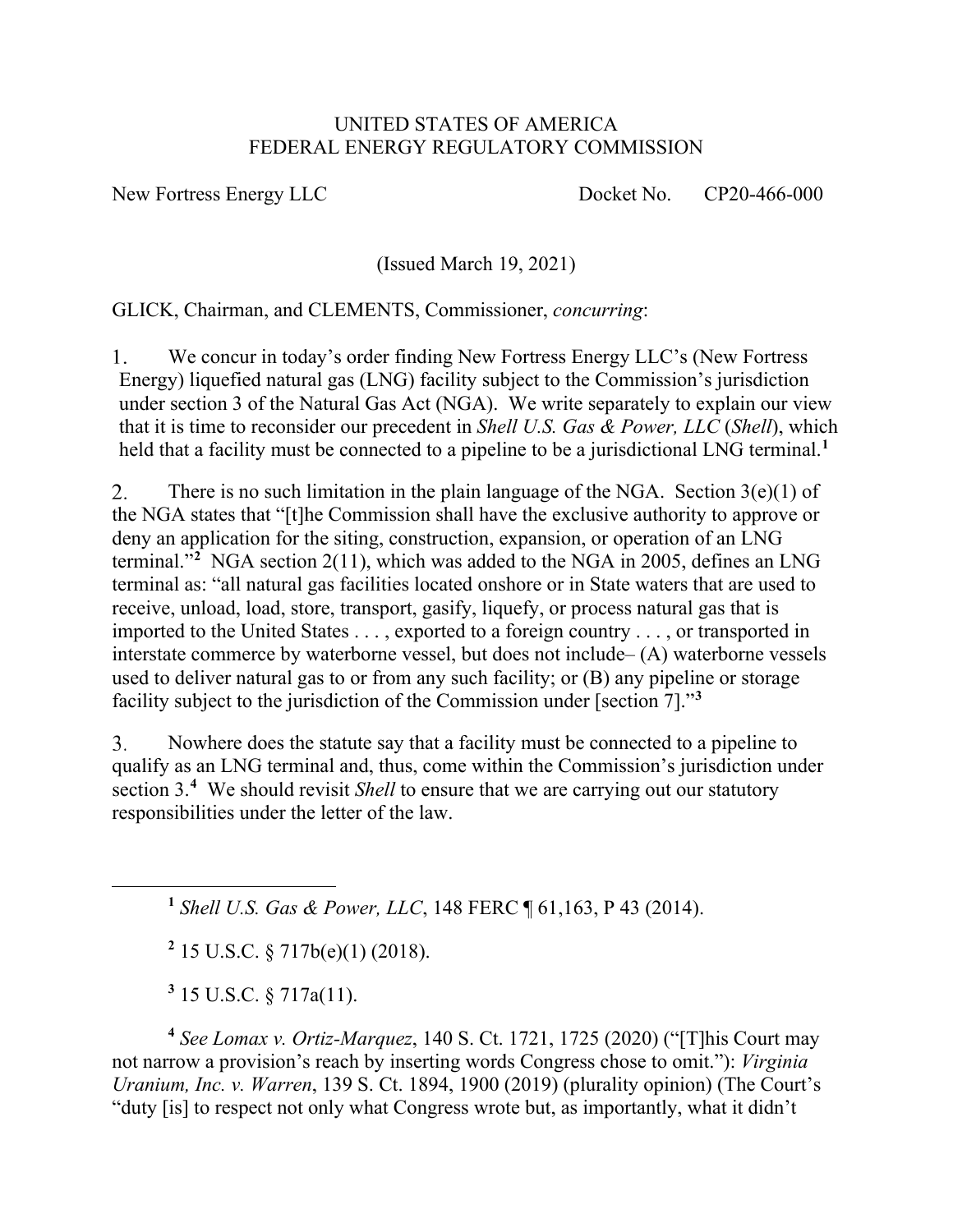$\overline{\phantom{a}}$  , where  $\overline{\phantom{a}}$ 

\_\_\_\_\_\_\_\_\_\_\_\_\_\_\_\_\_\_\_\_\_\_\_\_

For these reasons, we respectfully concur.

Richard Glick Chairman

Allison Clements Commissioner

write.").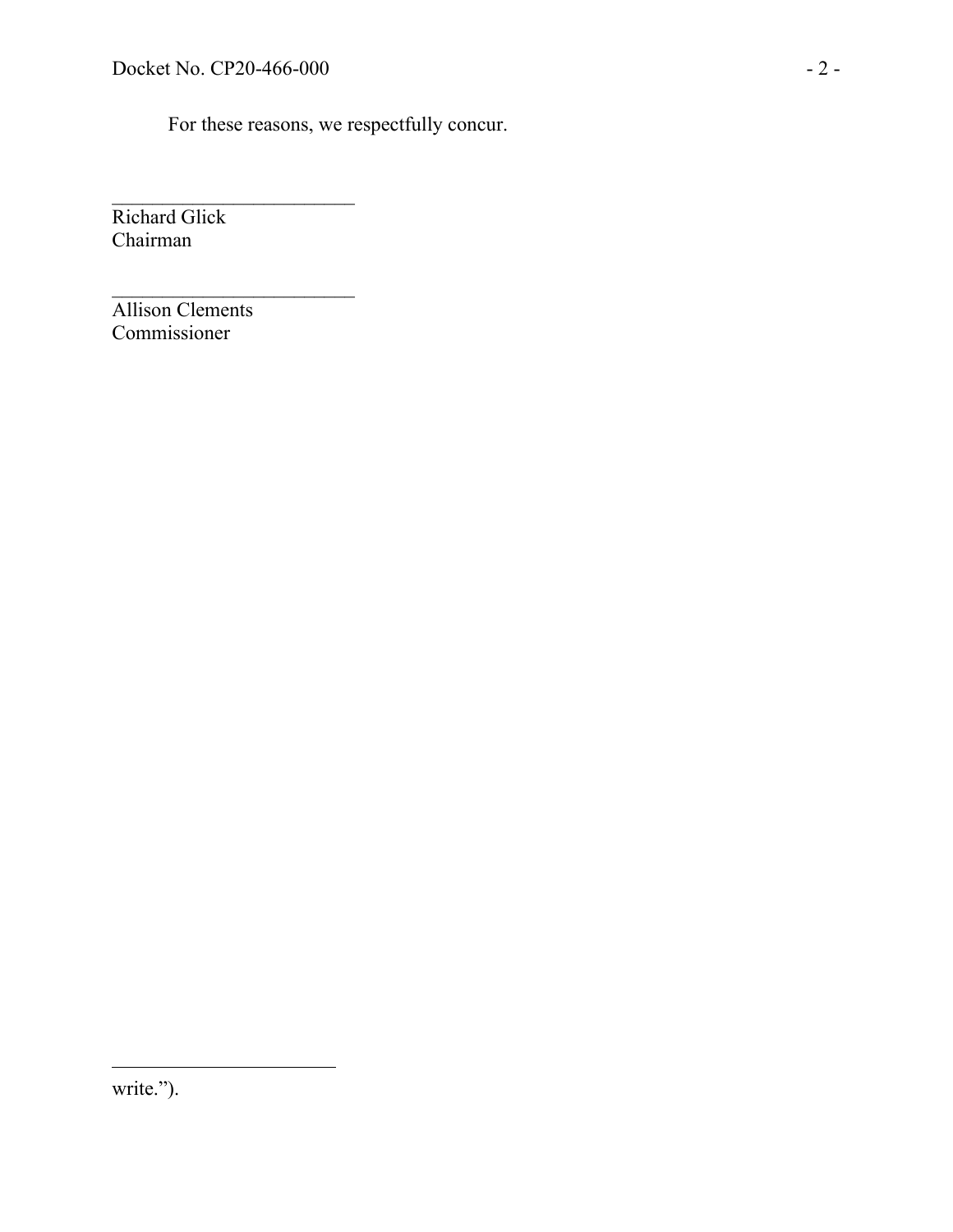### UNITED STATES OF AMERICA FEDERAL ENERGY REGULATORY COMMISSION

New Fortress Energy LLC Docket No. CP20-466-000

(Issued March 19, 2021)

DANLY, Commissioner, *dissenting*:

I dissent from today's order because it finds that the LNG handling facility owned  $\mathbf{1}$ . and operated by New Fortress Energy LLC (New Fortress Energy) is subject to the Commission's jurisdiction under Natural Gas Act (NGA) section 3. **[1](#page-19-0)** Accordingly, the majority directs New Fortress Energy to file an application, pursuant to NGA section 3, for authorization to operate the facility. I dissent because, in my view, the Commission should have fully applied its precedent and declined to exercise jurisdiction in this case. Instead, I would have found that LNG facilities are only "LNG terminals" if they are connected to a natural gas pipeline that transports imported or exported natural gas to or from an interstate or intrastate gas transmission system. Because New Fortress Energy is not connected to a "pipeline," it fails this test and should have been found nonjurisdictional.

2. I acknowledge that the language of NGA section 3 is poorly drafted. Section  $3(e)(1)$  states that "[t]he Commission shall have the exclusive authority to approve or deny an application for the siting, construction, expansion, or operation of an LNG terminal."**[2](#page-19-1)** The Energy Policy Act of 2005 (EPAct 2005) amended the NGA to add section 2(11) to define "LNG terminal" to

[i]nclude[] all natural gas facilities located onshore or in State waters that are used to receive, unload, load, store, transport, gasify, liquefy, or process natural gas that is imported to the United States from a foreign country, exported to a foreign country from the United States, or transported in interstate commerce by waterborne vessel, but does not include—

**<sup>1</sup>** 15 U.S.C. § 717b.

<span id="page-19-1"></span><span id="page-19-0"></span>**<sup>2</sup>** *Id.* § 717b(e)(1). *See also* U.S. Department of Energy Delegation Order No. 00- 004.00A, section 1.21A (May 16, 2006) (delegating authority to the Commission to "[a]pprove or disapprove the construction and operation of particular facilities, the site at which such facilities shall be located, and with respect to natural gas that involves the construction of new domestic facilities, the place of entry for imports or exit for exports").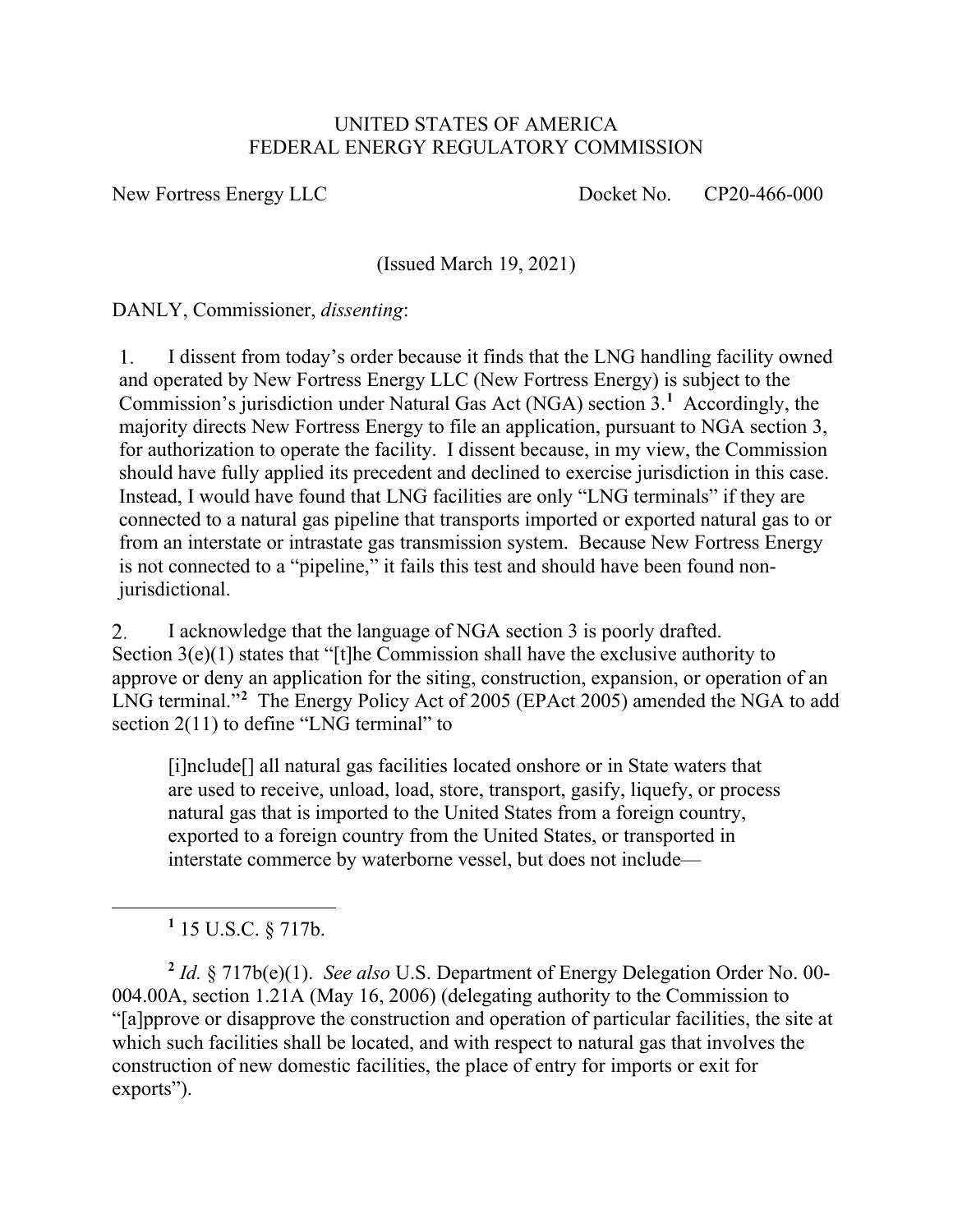(A) waterborne vessels used to deliver natural gas to or from any such facility; or

(B) any pipeline or storage facility subject to the jurisdiction of the Commission under section 717f of this title.**[3](#page-20-0)**

3. This text is ambiguous and broad. Although LNG facilities are typically marine terminals that take receipt of LNG by ship for storage and processing, by its plain terms the statute could be read to encompass *any* facility that takes receipt of LNG from a foreign country or handles natural gas that is destined for export. Under a strict reading, the statute could be interpreted to subject to the Commission's jurisdiction a rail yard in downtown Topeka that takes shipments of LNG in ISO containers shipped by rail from Canada and holds them for a period of time before sending them elsewhere by rail. This is because our hypothetical rail yard meets every requirement of the statute's definition it would be 1) a "facility" that; 2) is "onshore"; 3) "stores" the LNG that has been 4) imported from "a foreign country" and is itself 5) neither a waterborne vessel nor a section 7 pipeline. I doubt the statutory text was ever intended to be so broadly interpreted and doubt even more that any majority of commissioners charged with implementing the statute from the time of its enactment would have found that jurisdiction should have been exercised over our rail yard in Topeka.**[4](#page-20-1)**

Given that the definition of "LNG terminal" is so broad as to encompass virtually  $\overline{4}$ . every "facility" that encounters LNG (aside from section 7 pipelines and marine vessels, of course), the Commission imposed rational limits on what would be deemed an LNG

**<sup>3</sup>** *Id*. § 717a(11).

<span id="page-20-1"></span><span id="page-20-0"></span>**<sup>4</sup>** Illustration of the expansiveness of the statute's definition does not require strained hypotheticals like that above. A plain reading of the statute would also subject to our jurisdiction all manner of natural gas infrastructure that would otherwise be exempt from the NGA so long as it transported natural gas originating from another country or that was ultimately bound for export. This expansive reading could include nearly everything including gathering facilities, local distribution systems and wholly intrastate pipelines. *See Shell U.S. Gas & Power, LLC*, 148 FERC ¶ 61,163, at P 43 n.78 (2014) (*Shell*) ("Indeed, a literal reading of section 2(11)'s definition of 'LNG Terminal' would cause otherwise NGA-exempt gathering, intrastate pipeline, processing, and local distribution facilities to be jurisdictional under section 3 as LNG terminal facilities if they transport gas that was imported or gas that will be exported."); *cf. id.* P 43 ("we find that while section 2(11) sets forth a very broad definition of an 'LNG Terminal' . . . it does not seek to redefine the term 'natural gas facilities' as commonly understood for purposes of Commission jurisdiction").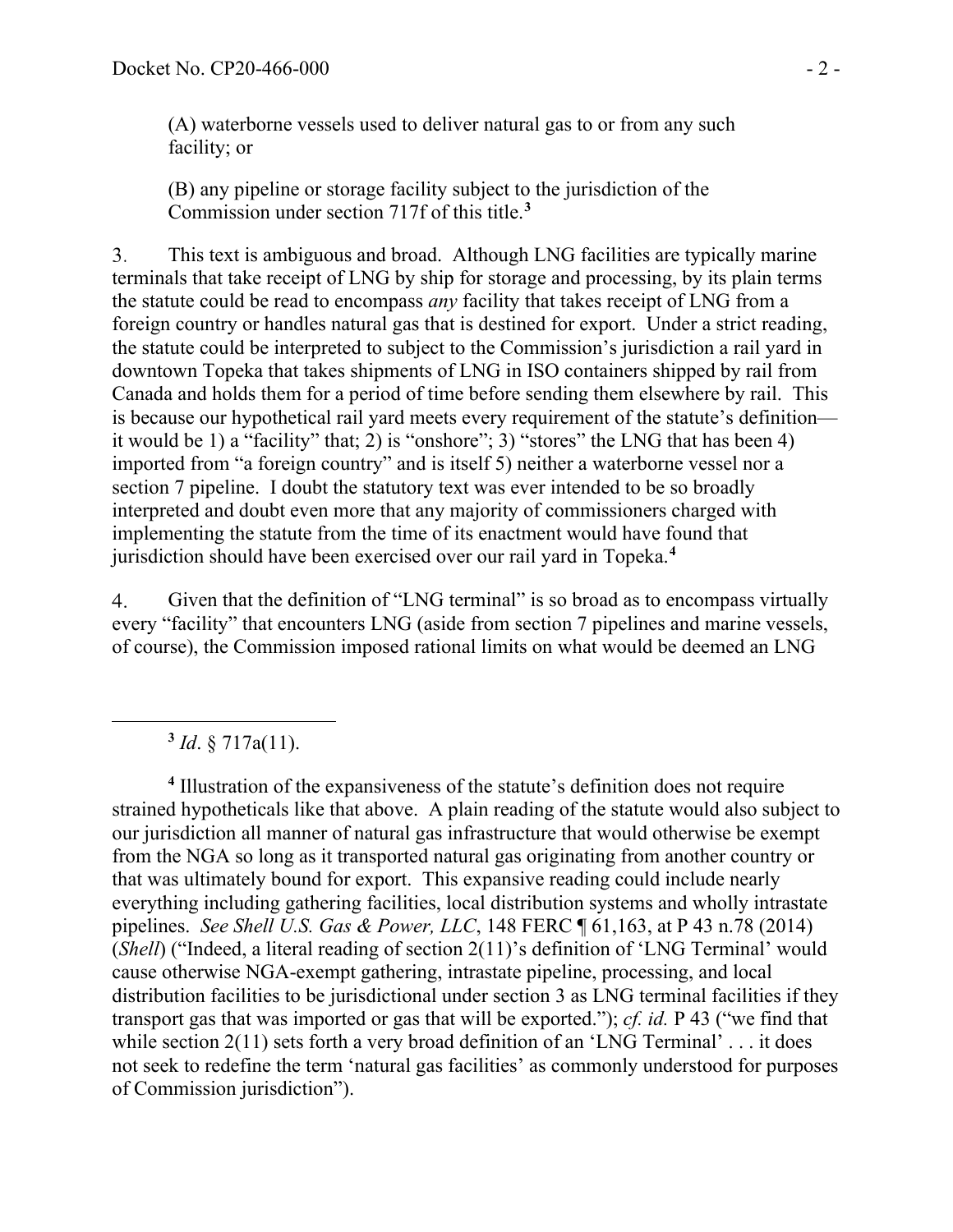terminal for the exercise of its jurisdiction in *Shell*.<sup>[5](#page-21-0)</sup> In *Shell*, the Commission recited the history of its jurisdiction over LNG facilities before the EPAct 2005 amendments, including that it had declined to exercise jurisdiction over LNG facilities that did "not have pipelines connecting the facility with either the interstate or an intrastate grid."**[6](#page-21-1)** It further found that "the Commission has only asserted NGA jurisdiction under either section 3 or 7 over natural gas pipeline and storage facilities, including LNG facilities, that receive and/or send out gas by pipeline."**[7](#page-21-2)** It also explained that although the added section 2(11) "sets forth a very broad definition of 'LNG Terminal' . . . it does not seek to redefine the term 'natural gas facilities' as commonly understood for purposes of Commission jurisdiction."**[8](#page-21-3)** In support, it cited to the Commission's issuances, to the implications of the statute's broad language, and even to two Congressional Research Service reports that were "consistent" with the Commission's conclusion that a pipeline connecting the LNG facility to the natural gas grid had been required in order to exercise jurisdiction.**[9](#page-21-4)** I agree with this precedent insofar as it establishes *some* limitation on the Commission's jurisdiction.

5. The issue in this case boils down to a single question: whether New Fortress Energy transports natural gas by "pipeline." In my opinion, it does not. New Fortress Energy's facility includes short segments of internal plant piping that moves LNG and regasified LNG within the facility. These flows terminate at the facility's fence line where the gas directly enters the adjacent San Juan Power Plant to be burned. **[10](#page-21-5)** This is a pipe, not a "pipeline."**[11](#page-21-6)**

<span id="page-21-0"></span>**<sup>5</sup>** *See Shell*, 148 FERC ¶ 61,163 at PP 37-50.

<span id="page-21-1"></span> $6$  *Id*. P 40.

<span id="page-21-2"></span>**<sup>7</sup>** *Id.* P 43.

**<sup>8</sup>** *Id.* 

**<sup>9</sup>** *Id*. P 43 n.81.

<span id="page-21-5"></span><span id="page-21-4"></span><span id="page-21-3"></span>**<sup>10</sup>** In contrast, in *Aguirre Offshore GasPort, LLC*, the proposed LNG terminal included a subsea pipeline that would transport regasified LNG approximately 4.0 miles from the offshore berthing platform to the interconnection with the onshore power plant. 152 FERC ¶ 61,071, at P 6 (2015), *vacated*, 166 FERC ¶ 61,055 (2019).

<span id="page-21-6"></span>**<sup>11</sup>** *Compare* Cambridge Dictionary, https://dictionary.cambridge.org/us/ dictionary/english/pipeline (defining "pipeline" as "a very long large tube, often underground, through which liquid or gas can flow for long distances"), *and* Oxford Learner's Dictionaries, https://www.oxfordlearnersdictionaries.com/us/definition/ english/pipeline?q=pipeline (defining "pipeline" as "a series of pipes that are usually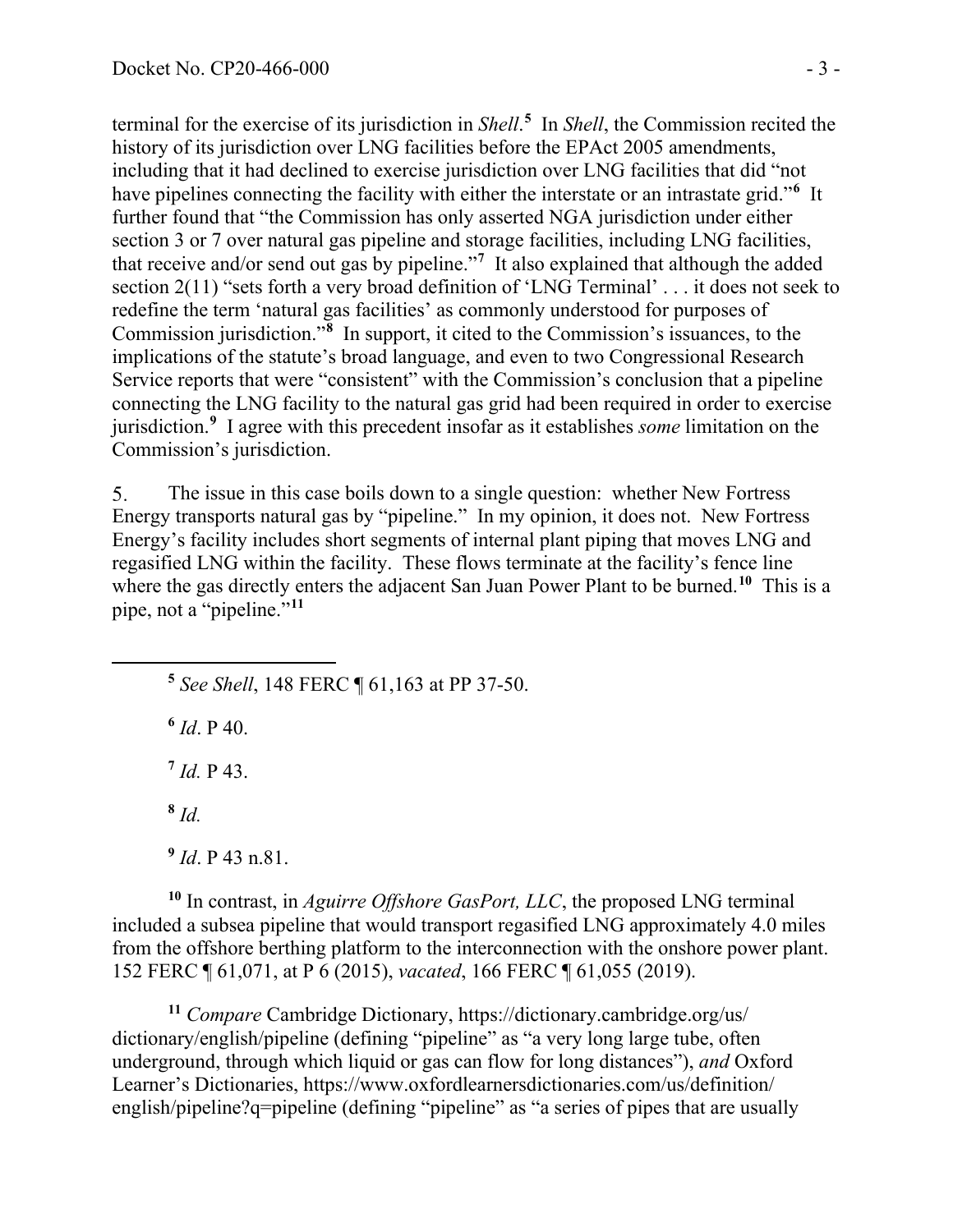6. More importantly, the imported LNG is never transported on the interstate or intrastate system because, prior to its delivery for ultimate end-use, the regasified LNG does not exit the import facility via pipeline. The immediate, co-located use of the gas means that none of the analytical concerns raised in *Shell* are implicated here. Therefore, finding that the New Fortress Energy LNG facility is non-jurisdictional would be consistent with the NGA and the Commission's findings in *Shell*.

Although today's decision purports to rely on *Shell*, it finds New Fortress  $7_{\cdot}$ Energy's LNG facility to be jurisdictional based on the majority's interpretation of that case to mean that an LNG facility is a jurisdictional LNG terminal if it is connected to "any type of piping."**[12](#page-22-0)** Because New Fortress Energy's facility "is connected to an adjacent power plant via a 10-inch-diameter pipeline," the majority finds the facility to be jurisdictional.**[13](#page-22-1)**

I disagree with the majority's interpretation. *Shell* did not establish a bright line 8. that merely required connection to "any type of piping." Nor did *Shell* or any other relevant Commission precedent employ that formulation. In fact, *Shell* cautioned against such literal reading of NGA section 2(11), stating such an interpretation "would cause otherwise NGA-exempt gathering, intrastate pipeline, processing, and local distribution facilities to be jurisdictional under section 3 as LNG terminal facilities if they transport gas that was imported or gas that will be exported."**[14](#page-22-2)** *Shell* explained that it was the connection to (and the *effect* on) the interstate or intrastate natural gas transportation system that undergirded its decision. The majority does not explain how New Fortress Energy's facility is connected to the interstate or intrastate transportation system or why that consideration is no longer relevant. The Commission does offer *some* reasoning when it declines to consider "whether a connected pipeline is engaged in transportation (as opposed to some other function)" because "such a formulation could lead to the result that the Commission's jurisdiction would not attach to a large-scale LNG export terminal that receives natural gas directly from nearby production and gathering facilities or an

<span id="page-22-1"></span>**<sup>13</sup>** *Id.*

underground and are used for carrying oil, gas, etc. over long distances"), *with* Cambridge Dictionary, https://dictionary.cambridge.org/us/dictionary/english/pipe (defining a "pipe" as "a tube inside which liquid or gas flows from one place to another"), *and* Oxford Learner's Dictionaries, https://www.oxfordlearnersdictionaries. com/definition/american\_english/pipe\_1 (defining "pipe" as "a tube through which liquids and gases can flow").

<span id="page-22-0"></span>**<sup>12</sup>** *See New Fortress Energy LLC*, 174 FERC ¶ 61,207, at P 22 (2021).

<span id="page-22-2"></span>**<sup>14</sup>** *Shell*, 148 FERC ¶ 61,163 at P 43 n.78.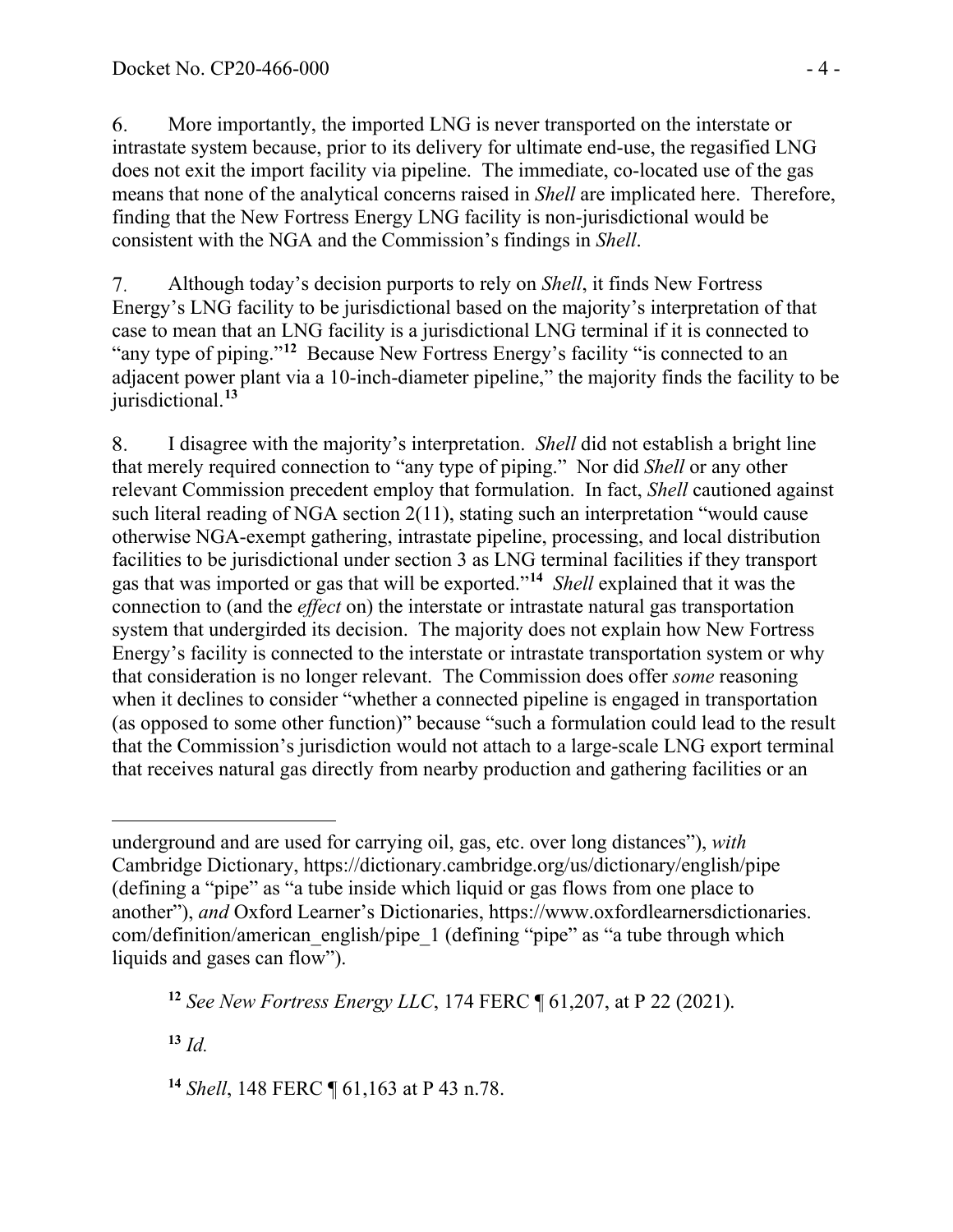import facility directly connected to a large local distribution company."**[15](#page-23-0)** Even assuming this is an adequate rationale, it is not in accordance with the NGA. NGA section 2(11) defines LNG terminal as including facilities that "are used to receive, unload, load, store, *transport*, gasify, liquefy, or process" imported or exported natural gas.**[16](#page-23-1)**

The majority's determination that *Shell* remains good law *and* its finding that any 9. pipe, of any size and length, serving any purpose, can be deemed a "pipeline," is at best inconsistent and at worst renders *Shell* a nullity, reversing a decade of precedent without actually doing the litigants the courtesy of coming out and saying so. Failure to explain departure from policy is an obvious violation of the APA.**[17](#page-23-2)** It is beyond cavil that an agency must explain its departure from prior precedent and "may not . . . depart from a prior policy *sub silentio* or simply disregard rules that are still on the books."**[18](#page-23-3)**

If the Commission does not want to apply the finding in *Shell*, it should either 10. explicitly reverse that position or find that New Fortress Energy is non-jurisdictional. Though I offer a word of warning should the majority decide to do so on rehearing: it would be well-advised to establish some alternate limiting principle because, as flawed as they may view *Shell*'s requirement that jurisdiction requires the facility to be connected to a pipeline on the gas transportation system, if no other limit is established, they will put us right back where the Commission was when it decided *Shell*: everything from gathering facilities to LDCs to hypothetical Topeka rail yards will be subject to our jurisdiction.

This abrupt reversal of policy is bad governance.**[19](#page-23-4)** Nearly a decade has passed 11. since *Shell*. During that time, the LNG business has thrived. A great deal of capital has

**<sup>15</sup>** *New Fortress Energy LLC*, 174 FERC ¶ 61,207 at P 23.

**<sup>16</sup>** 15 U.S.C. § 717a(11) (emphasis added).

<span id="page-23-2"></span><span id="page-23-1"></span><span id="page-23-0"></span>**<sup>17</sup>** *See New England Power Generators Ass'n, Inc. v. FERC*, 881 F.3d 202, 211 (D.C. Cir. 2018) (finding "that FERC did not engage in the reasoned decisionmaking required by the Administrative Procedure Act" because it "failed to respond to the substantial arguments put forward by Petitioners and *failed to square its decision with its past precedent*") (emphasis added).

<span id="page-23-3"></span>**<sup>18</sup>** *FCC v. Fox Television Stations, Inc.*, 556 U.S. 502, 515 (2009) ("[T]he requirement that an agency provide reasoned explanation for its action would ordinarily demand that it display awareness that it *is* changing position.") (emphasis in original).

<span id="page-23-4"></span>**<sup>19</sup>** This order circumvents *Shell*, rendering it meaningless, because anything with any type of pipe in it to convey or handle LNG can be subject to our jurisdiction. What it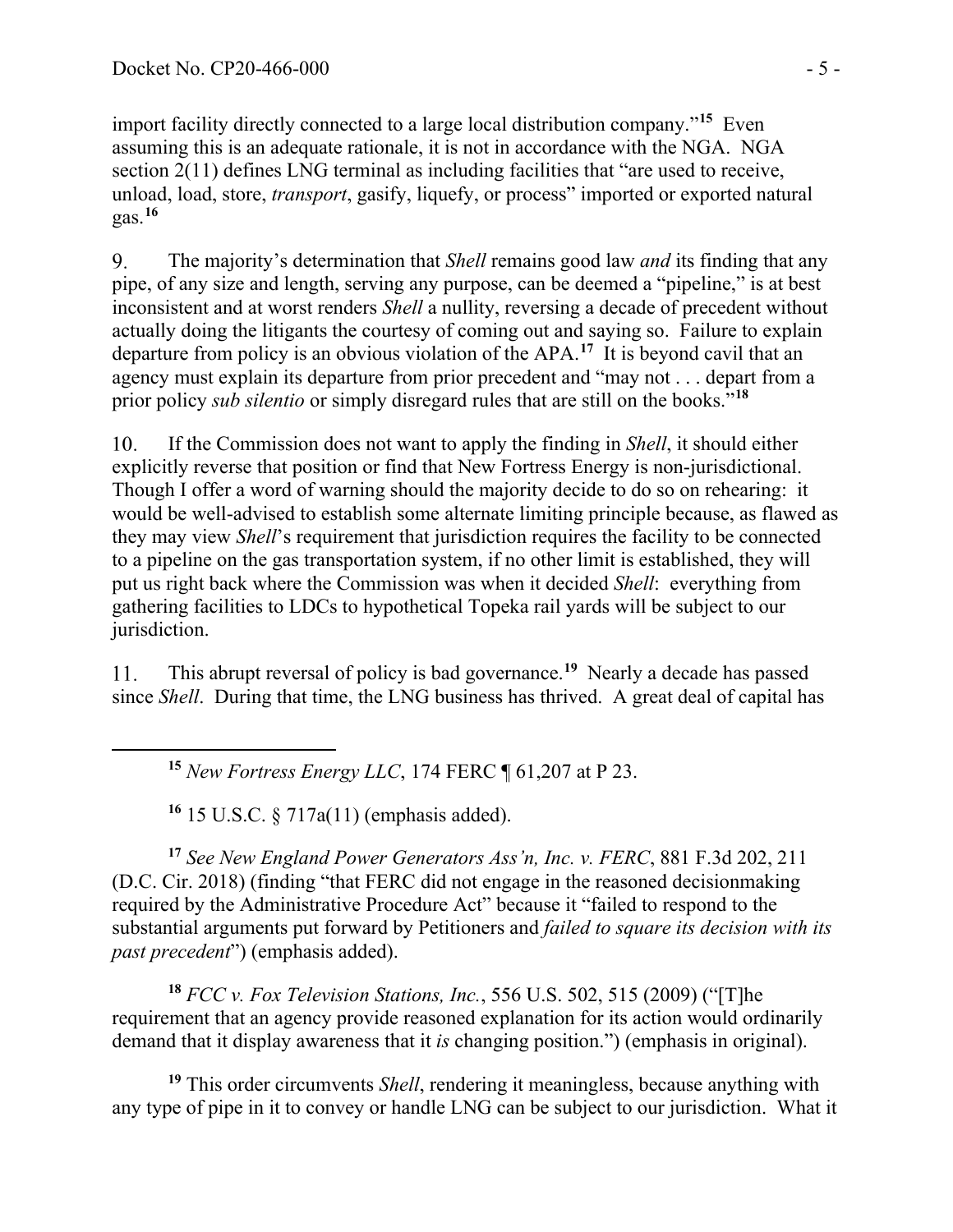been sought and deployed in reliance on the Commission's issuances. Reversing course on a matter of such consequence in a one-off adjudication is doubtless the Commission's prerogative under the APA. Whether the Commission *can* employ such a maneuver is different from whether it should. As a matter of governance, when in doubt, and when not compulsory, I would always disclaim jurisdiction. Prudence counsels the most limited possible exercise of our authority to accomplish the objectives assigned to us by Congress. To do otherwise is to insert ourselves into decision making that is best left to others and in some cases, as here, to create obstacles to the development of the very industries we are charged with encouraging and overseeing.**[20](#page-24-0)**

12. And in this case, what is the urgency? What remedy does the Commission have in mind? For New Fortress Energy to cease operating? Surely not. To do so would all but ensure that Puerto Rico has yet another reliability crisis. But we will require an NGA section 3 application, the contents of which we cannot anticipate, and then roll the dice and see if New Fortress Energy can be allowed to remain in operation. I question the wisdom of this course of action.

13. If we are going to make this drastic change, we should do it by rulemaking or a policy statement. I acknowledge that I did not vote for *Shell* in the first instance and may not have were I on the Commission at the time. But given that *Shell* is the state of the law, rather than nominally preserving it while rendering it ineffectual, we should limit the statute's broad jurisdictional language by imposing different limitations through a generic proceeding that allows for notice and comment. Good governance (and fairness) demand it.

For these reasons, I respectfully dissent.

 $\overline{\phantom{a}}$  , where  $\overline{\phantom{a}}$ James P. Danly Commissioner

amounts to is another decision by the Commission to grant itself discretion as it picks and choses which pipes are "pipelines" and which are just pipes.

<span id="page-24-0"></span>**<sup>20</sup>** *See NAACP v. Fed. Power Comm'n*, 425 U.S. 662, 669-70 (1976) (stating that the Commission's role in administering the NGA is to "encourage the orderly development of plentiful supplies of . . . natural gas at reasonable prices").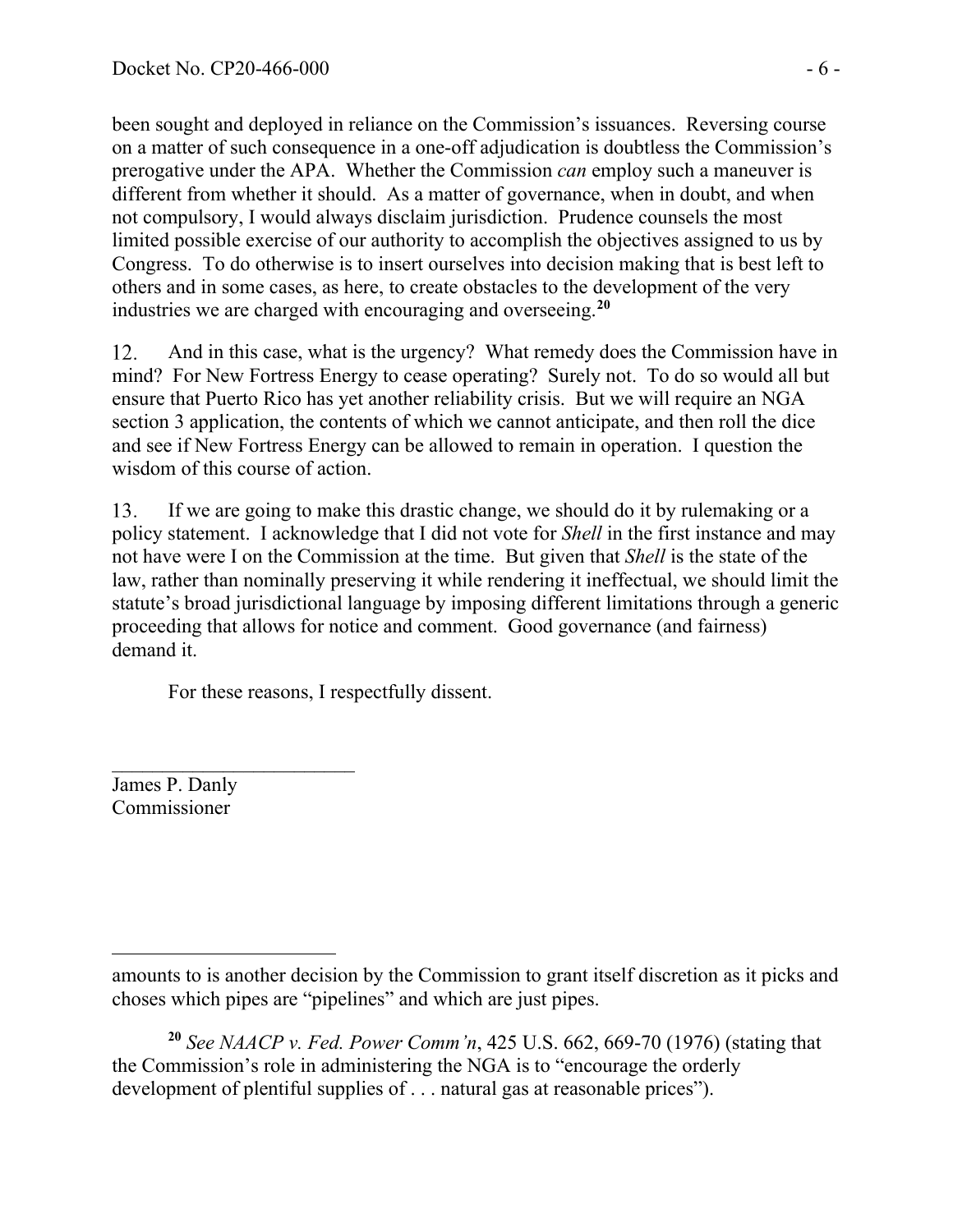### UNITED STATES OF AMERICA FEDERAL ENERGY REGULATORY COMMISSION

New Fortress Energy LLC Docket No. CP20-466-000

(Issued March 19, 2021)

CHRISTIE, Commissioner, *concurring*:

I concur in today's order finding that New Fortress Energy LLC's (New Fortress)  $\mathbf{1}$ . liquified natural gas (LNG) handling facility located at the Port of San Juan in Puerto Rico is subject to the Commission's jurisdiction under section 3 of the Natural Gas Act (NGA). I write separately to explain my decision.

 $2.$ First, the order reasonably and consistently applies the Commission's existing *Shell* precedent<sup>[1](#page-25-0)</sup> without expanding or, conversely, overturning it. The order makes clear, consistent with *Shell*, that an LNG facility that does not receive or send out gas to an end-user via a pipeline will not be subject to the Commission's jurisdiction under NGA section 3. The order also declines to further interpret the statutory text of NGA section 3, or the Commission's interpretation of that text in *Shell*, to arbitrarily define what a "pipeline" may or may not be. Thus facilities, existing or planned, that relied on *Shell*'s criteria for an LNG facility for purposes of this Commission's section 3 jurisdiction will not and should not be affected by this order. **[2](#page-25-1)**

**1** *Shell U.S. Gas & Power, LLC*, 148 FERC ¶ 61,163 (2014).

<span id="page-25-1"></span><span id="page-25-0"></span><sup>2</sup> As a practical matter there is little doubt that substantial investments and plans likely have been made in reliance on *Shell* and the Commission's subsequent orders applying it. Consequently, overturning or expanding the Commission's original reasoning in *Shell* here would be an exercise in changing a significant legal precedent that has been in place for years and that has been relied on by many. To the extent the Commission may choose to re-examine *Shell*, as advocated in the joint concurrence in this proceeding of Chairman Glick and Commissioner Clements, I would strongly encourage that such re-examination be conducted through a general proceeding in which all interested persons, companies and groups are provided the opportunity to express their views.